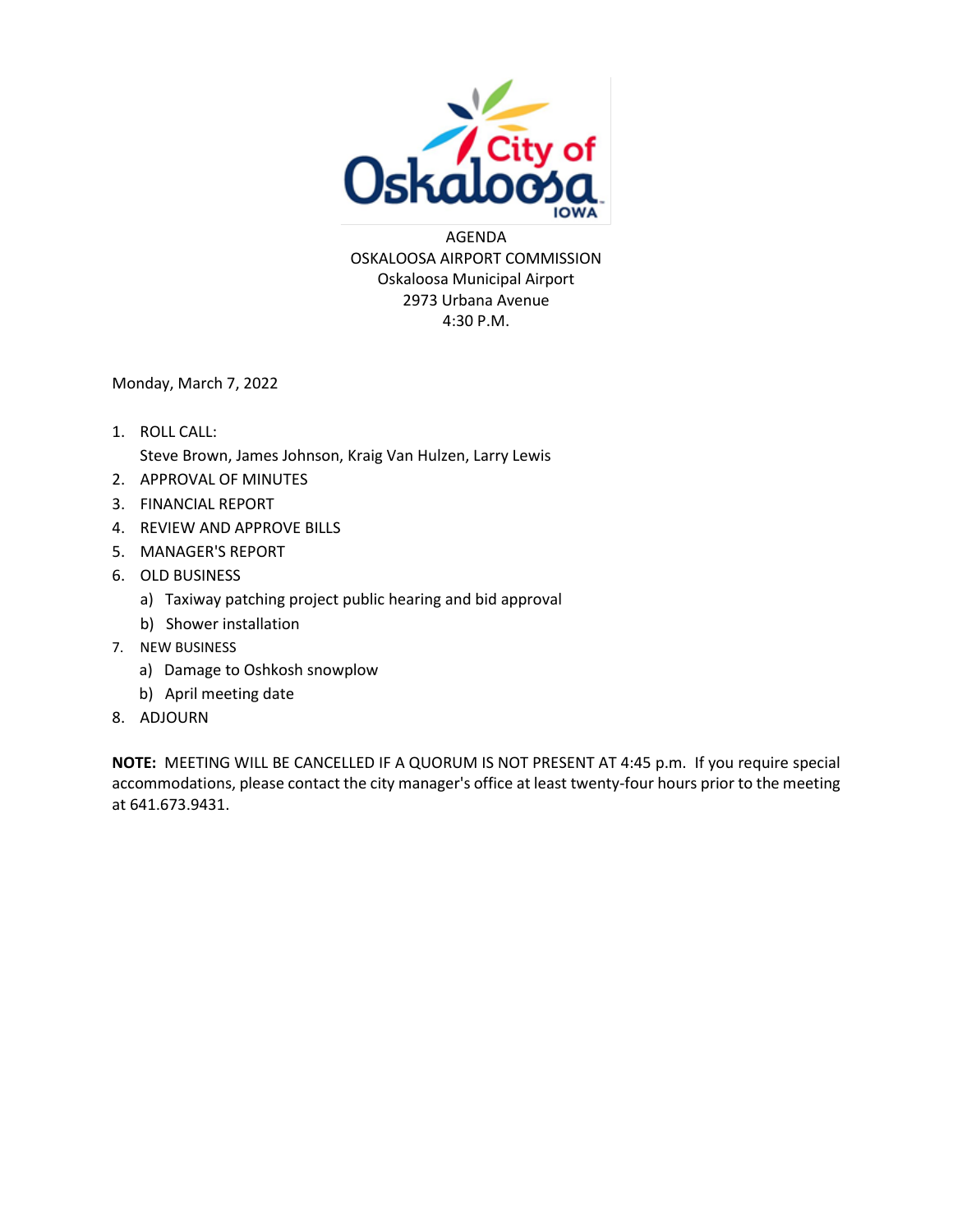#### **MINUTES**

#### OSKALOOSA AIRPORT COMMISSION

#### February 7, 2022

Meeting of the Oskaloosa Airport Commission was called to order at 4:30 p.m. on Monday. February 7, 2022.

- 1) ROLL CALL: Roll was taken with the following present: Steve Brown, Kraig Van Hulzen, James Johnson, Larry Lewis, Tim Menninga [Classic Aviation] and Erin Van Roekel [Garden & Associates].
- 2) APPROVAL OF THE MINUTES: Moved by Larry Lewis and seconded by Kraig Van Hulzen to approve the minutes of the January 3, 2022 meeting. Motion carried.
- 3) FINANCIAL REPORT: Moved by Kraig Van Hulzen and seconded by James Johnson to approve the financial report. Motion carried.
- 4) REVIEW AND APPROVE BILLS: Moved by Larry Lewis and seconded by James Johnson to pay bills totaling \$10,251.93. Motion carried.
- 5) MANAGER'S REPORT: See attached.
- 6) OLD BUSINESS:
	- a) Proposed taxiway patching project: Erin Van Roekel of Garden & Associates reported on the project. James Johnson moved to have the bid letting on March 3, 2022 and the public hearing and bid approval at the March 7, 2022 Airport Commission meeting. Kraig Van Hulzen seconded. Motion carried.
	- b) Possible shower installation: Tim Menninga presented two bids for a new water heater to replace the present one that is too small. Rauch Enterprises will install a 20-gallon water heater for \$1,200.00 or a 30-gallon unit for \$1,400.00. However, the 30-gallon unit will reguire a 220-volt electrical connection. The cost of this is unknown. Vande Wall Plumbing will install a 20-gallon unit for \$1,750.00 or a 30-gallon unit for \$1,950.00. Larry Lewis moved to hire Rauch Enterprises to install a 20-gallon water heater for \$1,200.00. Kraig Van Hulzen seconded. Motion carried.
	- c) Outside lights: The new fixtures have been installed.
	- d) Windows in house: Tim Menninga reported that Oskaloosa Glass & Millwork replaced the broken glass for \$36.00.
- 7) NEW BUSINESS:
	- a) Electricity usage: Commission members noted in January the electric bill for December was much higher than the bill of a year earlier. Commission Chairman Steve Brown compared the billings for the last six years and found that while the 2020 bill was significantly lower, the bills for other years were in line with what was charged this year.

 $\frac{1}{2}$  .

 $\mathcal{L}^{\pm}$ 

b) March meeting date: The date of Monday, March 7 was acceptable to everyone.

8. ADJOURN: Kraig Van Hulzen moved to adjourn at 4:54 p.m. Larry Lewis seconded. Motion carried.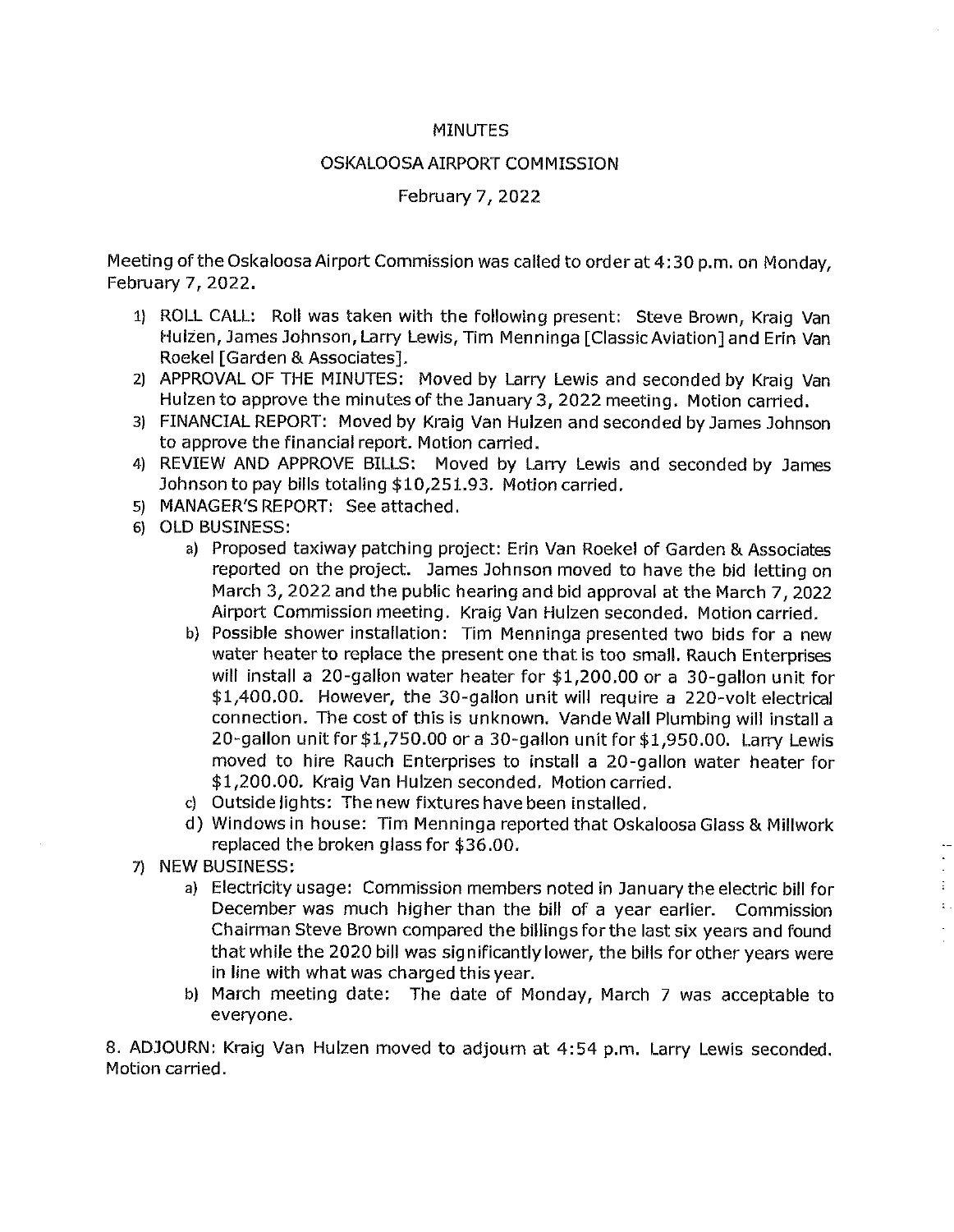#### Classic Aviation @OOA

#### Monthly report January 2022

### Prepared by Shane Vande Voort

Fuel Sales 100LL (\$5.20) 310.1 gallons Jet A (\$4.60) 17.8 gallons Total Fuel Sales 327.9 gallons Total Owed OOA - \$16.40

Our snow removal equipment is working well.  $\bullet$ 

 $\bar{z}$ 

- The shop continues to be busy.  $\bullet$
- We have two students actively training in our Cherokee 140 rental airplane.  $\bullet$

 $\mathbf{r}$ l,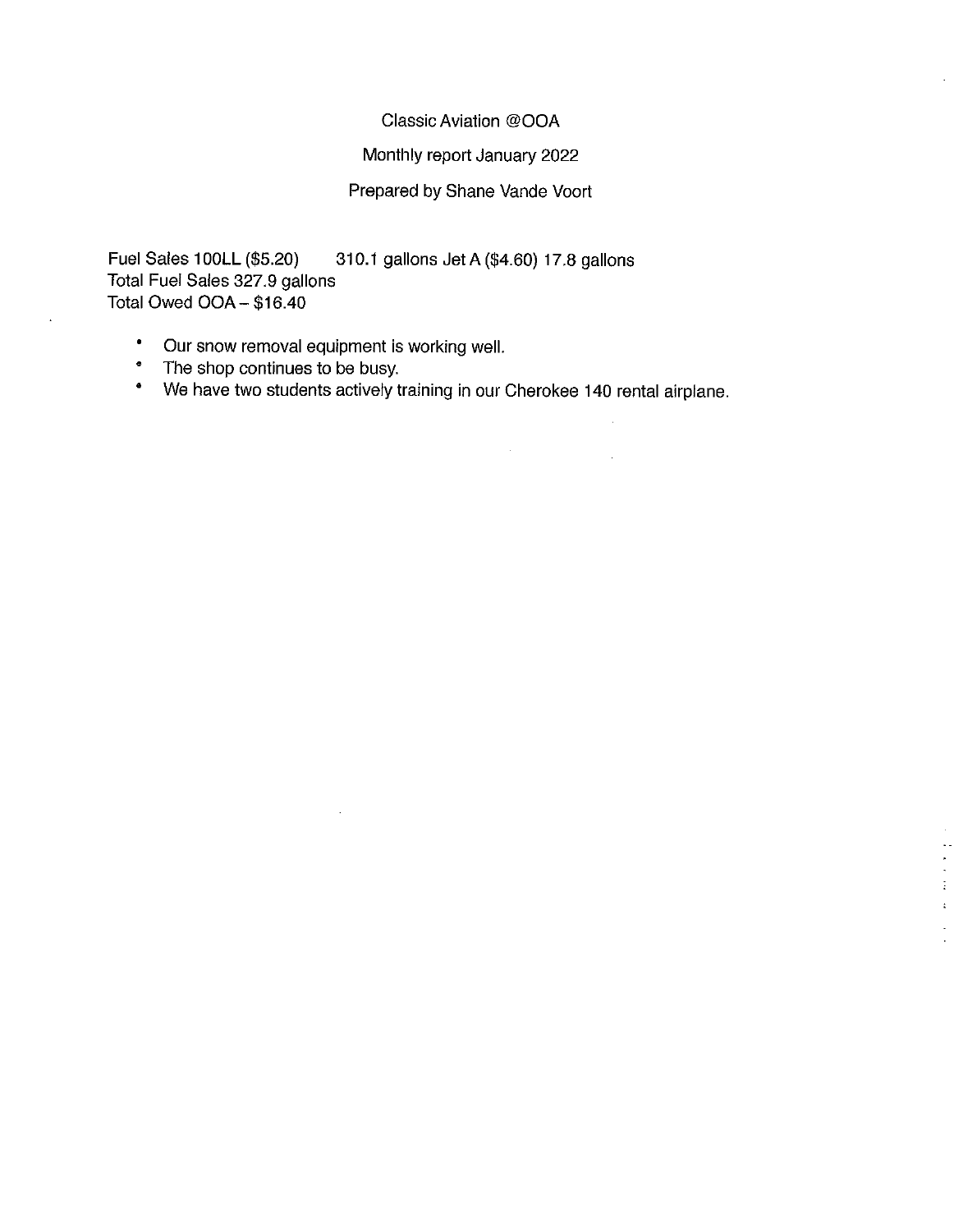# **DEPT YTD BALANCE SHEETS** Tyler Technologies For Period Ending: 01/31/2022

| Oskaloosa |
|-----------|
|           |

|                          |                                                          | <b>Fiscal</b>            |                        |                     |                        |
|--------------------------|----------------------------------------------------------|--------------------------|------------------------|---------------------|------------------------|
| Account                  | Name                                                     | <b>Beginning Balance</b> | <b>Period Activity</b> | <b>YTD Activity</b> | <b>Current Balance</b> |
| Fund: 660 - AIRPORT FUND |                                                          |                          |                        |                     |                        |
| <b>Assets</b>            |                                                          |                          |                        |                     |                        |
| 660-1119                 | <b>CLAIM ON CASH</b>                                     | 10,421.66                | 7,803.59               | 12,085.96           | 22,507.62              |
| 660-1160                 | <b>INVESTMENTS</b>                                       | 441,805.29               | $-12,942.02$           | $-54,622.57$        | 387,182.72             |
|                          | <b>Total Assets:</b>                                     | 452,226.95               | $-5,138.43$            | $-42,536.61$        | 409,690.34             |
|                          |                                                          |                          |                        |                     |                        |
| Liability                |                                                          |                          |                        |                     |                        |
| 660-2029                 | <b>ACCOUNTS PAYABLE (PENDING)</b>                        | 0.00                     | 4,924.48               | 6,851.93            | 6,851.93               |
|                          | <b>Total Liability:</b>                                  | 0.00                     | 4,924.48               | 6,851.93            | 6,851.93               |
| <b>Equity</b>            |                                                          |                          |                        |                     |                        |
| 660-3990                 | <b>FUND EQUITY</b>                                       | 452,226.95               | 0.00                   | 0.00                | 452,226.95             |
|                          | <b>Total Beginning Equity:</b>                           | 452,226.95               | 0.00                   | 0.00                | 452,226.95             |
| <b>Total Revenue</b>     |                                                          | 0.00                     | 89.06                  | 33,521.15           | 33,521.15              |
| <b>Total Expense</b>     |                                                          | 0.00                     | 10,151.97              | 82,909.69           | 82,909.69              |
|                          | <b>Total Equity and Current Surplus (Deficit):</b>       | 452,226.95               | $-10,062.91$           | $-49,388.54$        | 402,838.41             |
|                          | Total Liabilities, Equity and Current Surplus (Deficit): | 452,226.95               | $-5,138.43$            | $-42,536.61$        | 409,690.34             |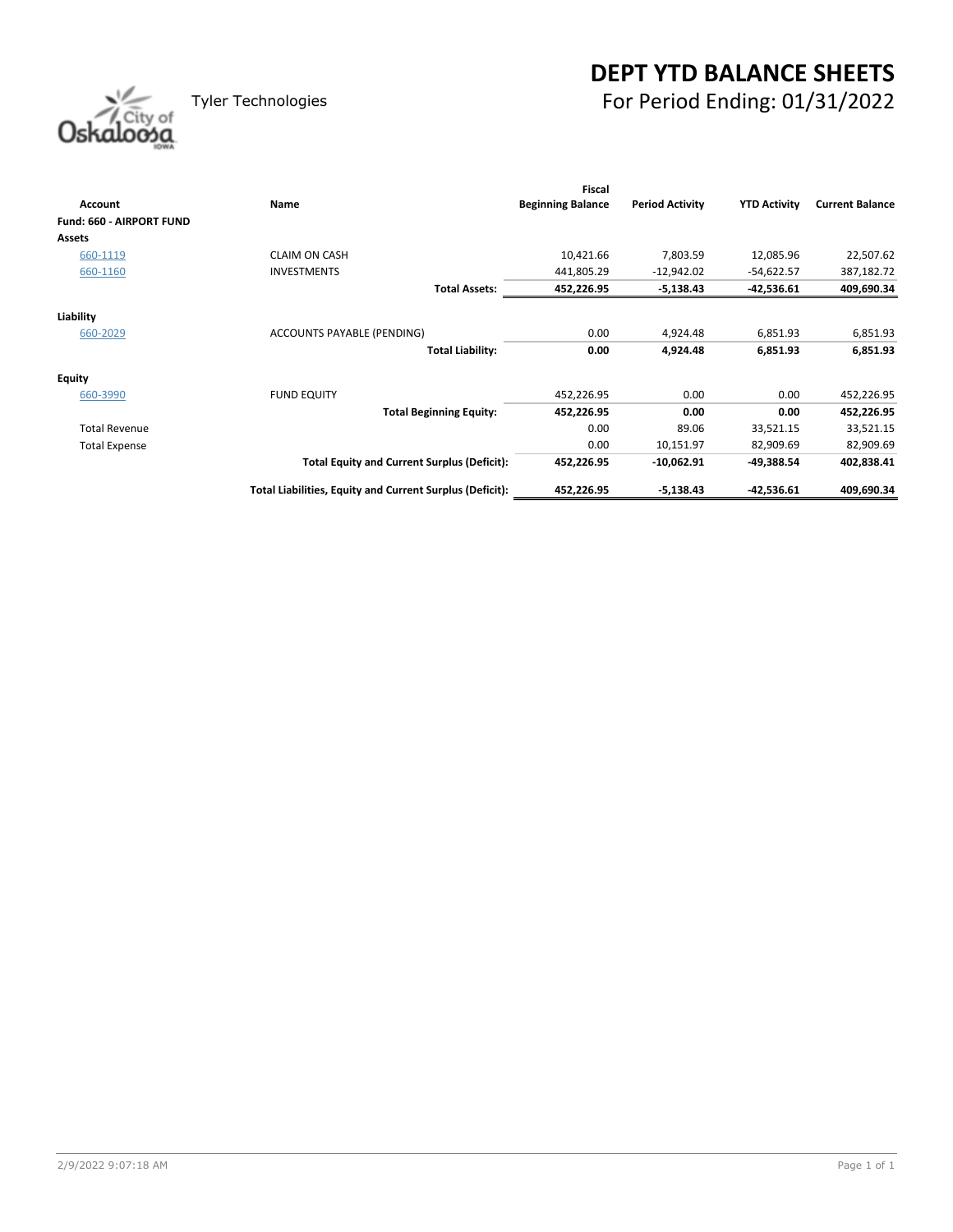

# **MONTHLY DEPARTMENT DETAIL REPORT**

### Account Detail

Date Range: 01/01/2022 - 01/31/2022

| Account                        |                                    | Name                                 |                                          |                                               |                                          | <b>Beginning Balance</b> | <b>Total Activity</b> | <b>Ending Balance</b>               |
|--------------------------------|------------------------------------|--------------------------------------|------------------------------------------|-----------------------------------------------|------------------------------------------|--------------------------|-----------------------|-------------------------------------|
| Fund: 660 - AIRPORT FUND       |                                    |                                      |                                          |                                               |                                          |                          |                       |                                     |
|                                | Activity: 8035 - AIRPORT           |                                      |                                          |                                               |                                          |                          |                       |                                     |
| 660-8035-6310000               |                                    |                                      | <b>BUILDING MAINTENANCE &amp; REPAIR</b> |                                               |                                          | 2,472.81                 | 300.00                | 2,772.81                            |
| Post Date                      | <b>Packet Number</b>               | <b>Source Transaction</b>            | <b>Pmt Number</b>                        | <b>Description</b>                            | Vendor                                   |                          | Amount                | <b>Running Balance</b>              |
| 01/31/2022                     | APPKT0004409                       | 60587                                | 72917                                    | Pest control                                  | 002419 - Robert and Beth Brown           |                          | 150.00                | 2,622.81                            |
| 01/31/2022                     | APPKT0004409                       | 60850                                | 72917                                    | Pest control                                  | 002419 - Robert and Beth Brown           |                          | 150.00                | 2,772.81                            |
| 660-8035-6331000               |                                    | <b>VEHICLE OPERATIONS</b>            |                                          |                                               |                                          | 952.67                   | 616.85                | 1,569.52                            |
| <b>Post Date</b>               | <b>Packet Number</b>               | <b>Source Transaction</b>            | <b>Pmt Number</b>                        | <b>Description</b>                            | Vendor                                   |                          | Amount                | <b>Running Balance</b>              |
| 01/31/2022                     | APPKT0004409                       | 37404                                | 72929                                    | Diesel fuel - Airport                         | 01665 - Elliot Bulk Services             |                          | 616.85                | 1,569.52                            |
| 660-8035-6371000               |                                    | ELECTRIC/GAS EXPENSE                 |                                          |                                               |                                          | 5,184.16                 | 5,494.53              | 10,678.69                           |
| Post Date                      | <b>Packet Number</b>               | <b>Source Transaction</b>            | <b>Pmt Number</b>                        | <b>Description</b>                            | Vendor                                   |                          | Amount                | <b>Running Balance</b>              |
| 01/31/2022                     | APPKT0004409                       | 28577                                | 72905                                    | LP gas - Airport                              | 000400 - Allied Gas & Chemical Co Inc    |                          | 2,619.39              | 7,803.55                            |
| 01/31/2022                     | APPKT0004409                       | 28684                                | 72905                                    | LP gas - Airport                              | 000400 - Allied Gas & Chemical Co Inc    |                          | 1,310.23              | 9,113.78                            |
| 01/31/2022                     | APPKT0004409                       | 28799                                | 72905                                    | LP gas - Airport                              | 000400 - Allied Gas & Chemical Co Inc    |                          | 1,001.92              | 10,115.70                           |
| 01/31/2022                     | APPKT0004409                       | 521641940                            | 72978                                    | Utilities                                     | 009367 - MidAmerican Energy              |                          | 415.21                | 10,530.91                           |
| 01/31/2022                     | APPKT0004409                       | 521649349                            | 72978                                    | Utilities                                     | 009367 - MidAmerican Energy              |                          | 147.78                | 10,678.69                           |
| 660-8035-6373000               |                                    |                                      | TELECOMMUNICATIONS EXPENSE               |                                               |                                          | 1,040.97                 | 147.31                | 1,188.28                            |
| Post Date                      | <b>Packet Number</b>               | <b>Source Transaction</b>            | <b>Pmt Number</b>                        | <b>Description</b>                            | Vendor                                   |                          | Amount                | <b>Running Balance</b>              |
| 01/31/2022                     | APPKT0004409                       | INV0052957                           | 73025                                    | Telephone services                            | 007285 - Windstream                      |                          | 69.20                 | 1,110.17                            |
| 01/31/2022                     | APPKT0004409                       | INV0052958                           | 73025                                    | Telephone servcies                            | 007285 - Windstream                      |                          | 78.11                 | 1,188.28                            |
| 660-8035-6374000               |                                    |                                      | WATER/SEWER EXPENSE                      |                                               |                                          | 242.30                   | 28.00                 | 270.30                              |
| Post Date                      | <b>Packet Number</b>               | <b>Source Transaction</b>            | <b>Pmt Number</b>                        | <b>Description</b>                            | Vendor                                   |                          | Amount                | <b>Running Balance</b>              |
| 01/31/2022                     | APPKT0004409                       | INV0052950                           | 72972                                    | Utilities                                     | 008881 - Mahaska Rural Water Systems Inc |                          | 28.00                 | 270.30                              |
| 660-8035-6491000               |                                    | <b>MANAGER FEE</b>                   |                                          |                                               |                                          | 19,800.00                | 3,300.00              | 23,100.00                           |
| <b>Post Date</b><br>01/31/2022 | <b>Packet Number</b><br>GLPKT07505 | <b>Source Transaction</b><br>JN20990 | <b>Pmt Number</b>                        | <b>Description</b><br>JE 090 CLASSIC AVIATION | Vendor                                   |                          | Amount<br>3,300.00    | <b>Running Balance</b><br>23,100.00 |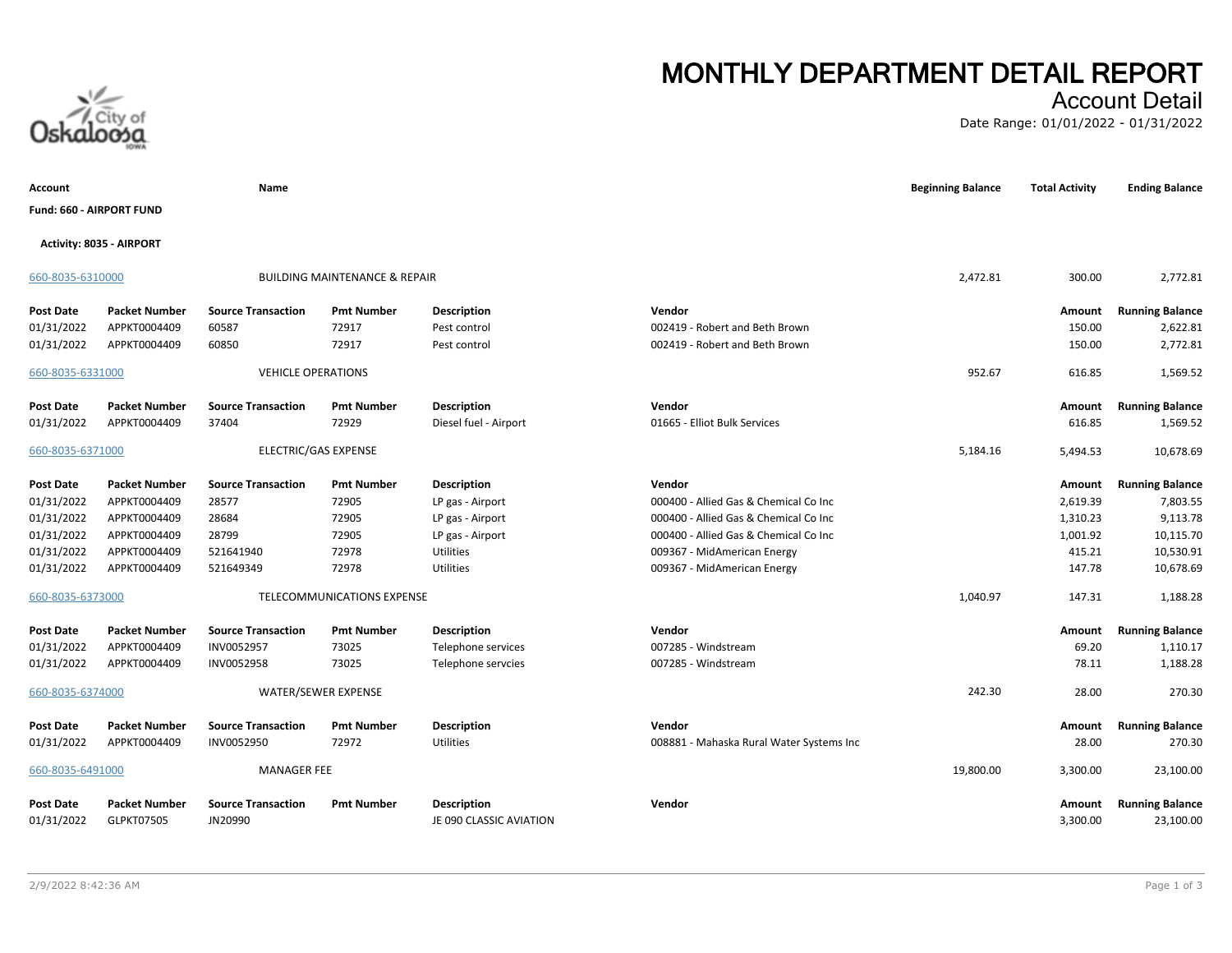|                  | <b>MONTHLY DEPARTMENT DETAIL REPORT</b>         |                           |                             |                                                        |                                                                             |                           |                          |                           | Date Range: 01/01/2022 - 01/31/2022 |
|------------------|-------------------------------------------------|---------------------------|-----------------------------|--------------------------------------------------------|-----------------------------------------------------------------------------|---------------------------|--------------------------|---------------------------|-------------------------------------|
| Account          |                                                 | Name                      |                             |                                                        |                                                                             |                           | <b>Beginning Balance</b> | <b>Total Activity</b>     | <b>Ending Balance</b>               |
| 660-8035-6499000 |                                                 |                           | OTHER CONTRACTUAL SERVICES  |                                                        |                                                                             |                           | 5,124.00                 | 170.00                    | 5,294.00                            |
| <b>Post Date</b> | <b>Packet Number</b>                            | <b>Source Transaction</b> | <b>Pmt Number</b>           | <b>Description</b>                                     | Vendor                                                                      |                           |                          | Amount                    | <b>Running Balance</b>              |
| 01/31/2022       | APPKT0004409                                    | 409154                    | 72981                       | Waste removal - Airport                                | 007655 - Kal Services Inc                                                   |                           |                          | 85.00                     | 5,209.00                            |
| 01/31/2022       | APPKT0004409                                    | 416614                    | 72981                       | Waste removal - Airport                                | 007655 - Kal Services Inc                                                   |                           |                          | 85.00                     | 5,294.00                            |
| 660-8035-6507000 |                                                 | <b>OPERATING SUPPLIES</b> |                             |                                                        |                                                                             |                           | 652.71                   | 95.24                     | 747.95                              |
| <b>Post Date</b> | <b>Packet Number</b>                            | <b>Source Transaction</b> | <b>Pmt Number</b>           | <b>Description</b>                                     | Vendor                                                                      |                           |                          | Amount                    | <b>Running Balance</b>              |
| 01/31/2022       | APPKT0004409                                    | 2884                      | 72989                       | Supplies - Airport                                     | 010600 - Oskaloosa Glass & Millwork Inc.                                    |                           |                          | 36.00                     | 688.71                              |
| 01/31/2022       | APPKT0004409                                    | 46638                     | 72976                       | Supplies - Airport                                     | 01296 - Menards                                                             |                           |                          | 37.40                     | 726.11                              |
| 01/31/2022       | APPKT0004409                                    | 97286                     | 72974                       | Supplies - Airport                                     | 008656 - Mc Kim Tractor Service LLC                                         |                           |                          | 21.84                     | 747.95                              |
| 660-8035-6515000 |                                                 | COPIES/COPYING            |                             |                                                        |                                                                             |                           | 0.48                     | 0.04                      | 0.52                                |
| <b>Post Date</b> | <b>Packet Number</b>                            | <b>Source Transaction</b> | <b>Pmt Number</b>           | <b>Description</b>                                     | Vendor                                                                      |                           |                          | Amount                    | <b>Running Balance</b>              |
| 01/31/2022       | GLPKT07522                                      | JN21038                   |                             | JE 098 JANUARY COPIES                                  |                                                                             |                           |                          | 0.04                      | 0.52                                |
|                  |                                                 |                           |                             | Total Activity: 8035 - AIRPORT:                        | Beginning Balance: 35,470.10                                                | Total Activity: 10,151.97 |                          | Ending Balance: 45,622.07 |                                     |
|                  |                                                 |                           |                             | Total Fund: 660 - AIRPORT FUND:                        | Beginning Balance: 35,470.10                                                | Total Activity: 10,151.97 |                          | Ending Balance: 45,622.07 |                                     |
|                  | Fund: 662 - 2022 AIRPORT TAXIWAY REHABILITATION |                           |                             |                                                        |                                                                             |                           |                          |                           |                                     |
|                  | Activity: 8035 - AIRPORT                        |                           |                             |                                                        |                                                                             |                           |                          |                           |                                     |
| 662-8035-6490000 |                                                 |                           | OTHER PROFESSIONAL SERVICES |                                                        |                                                                             |                           | 25,500.00                | 3,400.00                  | 28,900.00                           |
| <b>Post Date</b> | <b>Packet Number</b>                            | <b>Source Transaction</b> | <b>Pmt Number</b>           | <b>Description</b>                                     | Vendor                                                                      |                           |                          | Amount                    | <b>Running Balance</b>              |
| 01/31/2022       | APPKT0004409                                    | 42958                     | 72933                       |                                                        | Professional services - 2022 Taxiway rehab 005060 - Garden & Associates LTD |                           |                          | 3,400.00                  | 28,900.00                           |
|                  |                                                 |                           |                             | Total Activity: 8035 - AIRPORT:                        | Beginning Balance: 25,500.00                                                | Total Activity: 3,400.00  |                          | Ending Balance: 28,900.00 |                                     |
|                  |                                                 |                           |                             | Total Fund: 662 - 2022 AIRPORT TAXIWAY REHABILITATION: | Beginning Balance: 25,500.00                                                | Total Activity: 3,400.00  |                          | Ending Balance: 28,900.00 |                                     |
|                  |                                                 |                           |                             | <b>Grand Totals:</b>                                   | Beginning Balance: 60,970.10                                                | Total Activity: 13,551.97 |                          | Ending Balance: 74,522.07 |                                     |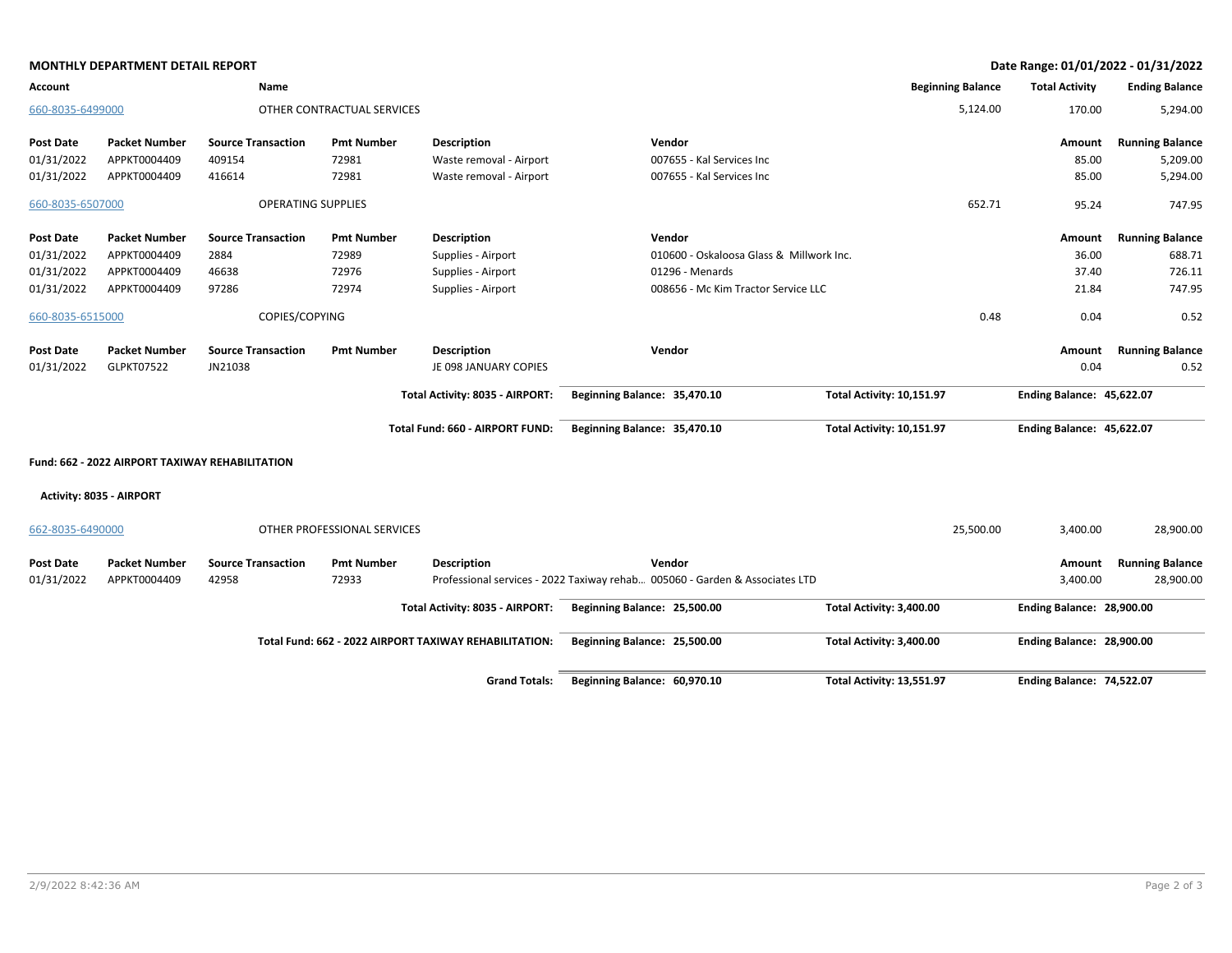| Fund                                    | <b>Beginning Balance</b> | <b>Total Activity</b> | <b>Ending Balance</b> |
|-----------------------------------------|--------------------------|-----------------------|-----------------------|
| 660 - AIRPORT FUND                      | 35.470.10                | 10.151.97             | 45,622.07             |
| 662 - 2022 AIRPORT TAXIWAY REHABILITATI | 25.500.00                | 3.400.00              | 28,900.00             |
| <b>Grand Total:</b>                     | 60.970.10                | 13.551.97             | 74.522.07             |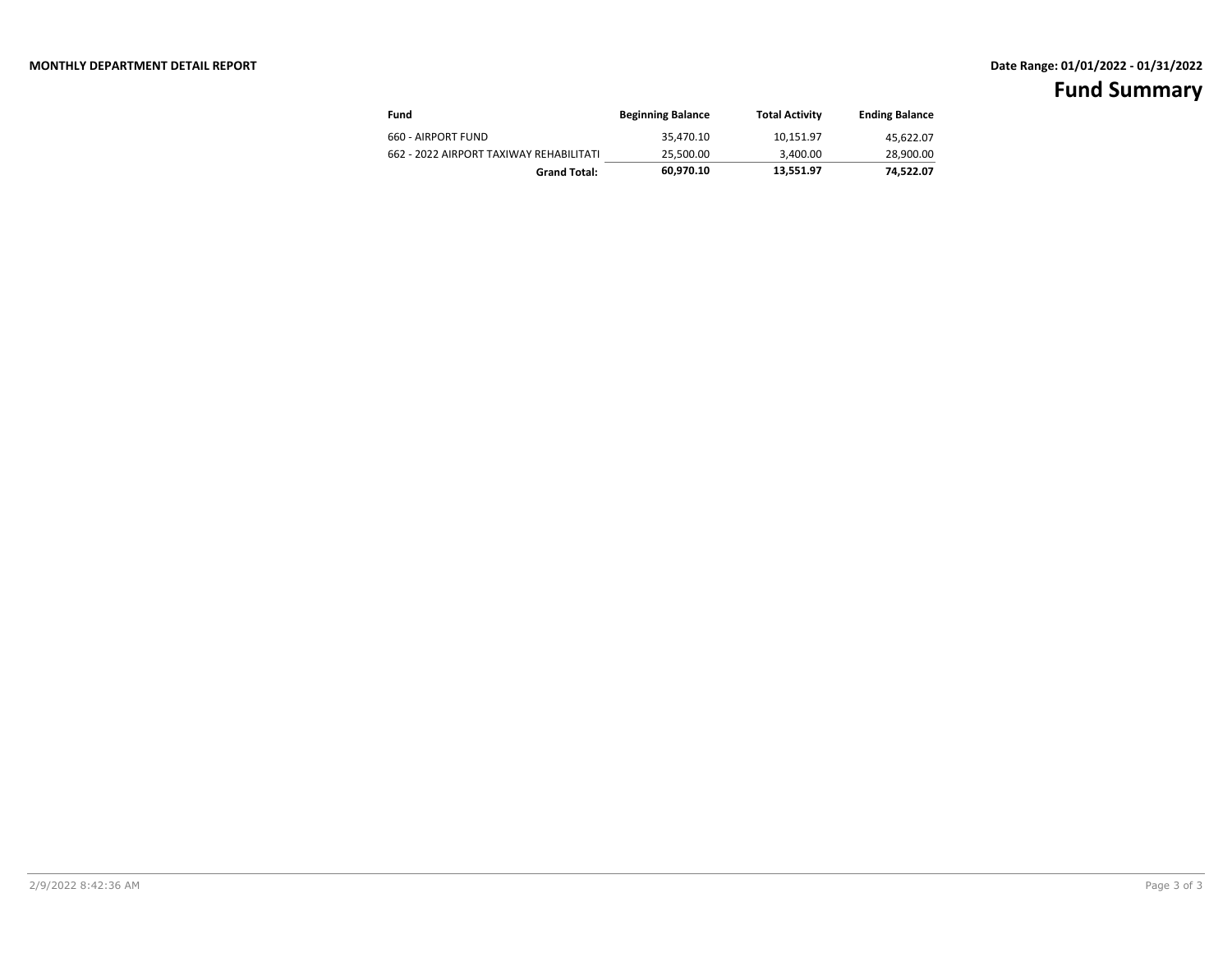

# **DEPARTMENT EXPENSE REPORT**

# Account Summary

For Fiscal: 2021-2022 Period Ending: 01/31/2022

|                                             |                                                            | Original<br><b>Total Budget</b> | Current<br><b>Total Budget</b> | Period<br><b>Activity</b> | <b>Fiscal</b><br><b>Activity</b> | <b>Encumbrances</b> | Variance<br>Favorable<br>(Unfavorable) | Percent<br>Used |
|---------------------------------------------|------------------------------------------------------------|---------------------------------|--------------------------------|---------------------------|----------------------------------|---------------------|----------------------------------------|-----------------|
| <b>Fund: 660 - AIRPORT FUND</b>             |                                                            |                                 |                                |                           |                                  |                     |                                        |                 |
| ObjectCat: 62 - STAFF DEVELOPMENT           |                                                            |                                 |                                |                           |                                  |                     |                                        |                 |
| 660-8035-6210000                            | <b>ASSOCIATION DUES</b>                                    | 0.00                            | 0.00                           | 0.00                      | 0.00                             | 0.00                | 0.00                                   | 0.00%           |
|                                             | ObjectCat: 62 - STAFF DEVELOPMENT Total:                   | 0.00                            | 0.00                           | 0.00                      | 0.00                             | 0.00                | 0.00                                   | 0.00%           |
|                                             | <b>ObjectCat: 63 - REPAIR, MAINTENANCE &amp; UTILITIES</b> |                                 |                                |                           |                                  |                     |                                        |                 |
| 660-8035-6310000                            | <b>BUILDING MAINTENANCE &amp; REPAIR</b>                   | 30,000.00                       | 30,000.00                      | 300.00                    | 2,772.81                         | 0.00                | 27,227.19                              | 9.24 %          |
| 660-8035-6320000                            | <b>GROUNDS MAINTENANCE &amp; REPAIR</b>                    | 20,000.00                       | 20,000.00                      | 0.00                      | 8,442.26                         | 0.00                | 11,557.74                              | 42.21%          |
| 660-8035-6331000                            | <b>VEHICLE OPERATIONS</b>                                  | 2,500.00                        | 2,500.00                       | 616.85                    | 1,569.52                         | 0.00                | 930.48                                 | 62.78%          |
| 660-8035-6332000                            | <b>VEHICLE REPAIR</b>                                      | 2,500.00                        | 2,500.00                       | 0.00                      | 251.80                           | 0.00                | 2,248.20                               | 10.07%          |
| 660-8035-6371000                            | <b>ELECTRIC/GAS EXPENSE</b>                                | 15,000.00                       | 15,000.00                      | 5,494.53                  | 10,678.69                        | 0.00                | 4,321.31                               | 71.19%          |
| 660-8035-6373000                            | TELECOMMUNICATIONS EXPENSE                                 | 2,500.00                        | 2,500.00                       | 147.31                    | 1,188.28                         | 0.00                | 1,311.72                               | 47.53%          |
| 660-8035-6374000                            | <b>WATER/SEWER EXPENSE</b>                                 | 900.00                          | 900.00                         | 28.00                     | 270.30                           | 0.00                | 629.70                                 | 30.03%          |
|                                             | ObjectCat: 63 - REPAIR, MAINTENANCE & UTILITIES Total:     | 73,400.00                       | 73,400.00                      | 6,586.69                  | 25,173.66                        | 0.00                | 48,226.34                              | 34.30%          |
| <b>ObjectCat: 64 - CONTRACTUAL SERVICES</b> |                                                            |                                 |                                |                           |                                  |                     |                                        |                 |
| 660-8035-6402000                            | <b>ADVERTISING EXPENSE</b>                                 | 100.00                          | 100.00                         | 0.00                      | 11.48                            | 0.00                | 88.52                                  | 11.48%          |
| 660-8035-6405000                            | <b>COURT &amp; RECORDING FEES EXPENSE</b>                  | 0.00                            | 0.00                           | 0.00                      | 0.00                             | 0.00                | 0.00                                   | 0.00%           |
| 660-8035-6408000                            | <b>INSURANCE EXPENSE</b>                                   | 12,953.00                       | 12,953.00                      | 0.00                      | 13,883.00                        | 0.00                | $-930.00$                              | 107.18%         |
| 660-8035-6413000                            | PAYMENTS TO OTHER AGENCIES                                 | 195.00                          | 195.00                         | 0.00                      | 195.00                           | 0.00                | 0.00                                   | 100.00%         |
| 660-8035-6490000                            | OTHER PROFESSIONAL SERVICES                                | 500.00                          | 500.00                         | 0.00                      | 0.00                             | 0.00                | 500.00                                 | 0.00%           |
| 660-8035-6491000                            | <b>MANAGER FEE</b>                                         | 39,600.00                       | 39,600.00                      | 3,300.00                  | 23,100.00                        | 0.00                | 16,500.00                              | 58.33%          |
| 660-8035-6499000                            | OTHER CONTRACTUAL SERVICES                                 | 1,500.00                        | 1,500.00                       | 170.00                    | 5,294.00                         | 0.00                | $-3,794.00$                            | 352.93%         |
|                                             | <b>ObjectCat: 64 - CONTRACTUAL SERVICES Total:</b>         | 54,848.00                       | 54,848.00                      | 3,470.00                  | 42,483.48                        | 0.00                | 12,364.52                              | 77.46%          |
| <b>ObjectCat: 65 - COMMODITIES</b>          |                                                            |                                 |                                |                           |                                  |                     |                                        |                 |
| 660-8035-6507000                            | <b>OPERATING SUPPLIES</b>                                  | 500.00                          | 500.00                         | 95.24                     | 747.95                           | 0.00                | $-247.95$                              | 149.59%         |
| 660-8035-6508000                            | POSTAGE/SHIPPING                                           | 25.00                           | 25.00                          | 0.00                      | 4.08                             | 0.00                | 20.92                                  | 16.32%          |
| 660-8035-6515000                            | COPIES/COPYING                                             | 20.00                           | 20.00                          | 0.04                      | 0.52                             | 0.00                | 19.48                                  | 2.60%           |
|                                             | <b>ObjectCat: 65 - COMMODITIES Total:</b>                  | 545.00                          | 545.00                         | 95.28                     | 752.55                           | 0.00                | $-207.55$                              | 138.08%         |
| ObjectCat: 67 - CAPITAL OUTLAY              |                                                            |                                 |                                |                           |                                  |                     |                                        |                 |
| 660-8035-6710000                            | <b>VEHICLES</b>                                            | 35,000.00                       | 35,000.00                      | 0.00                      | 0.00                             | 0.00                | 35,000.00                              | 0.00%           |
| 660-8035-6727000                            | OTHER CAPITAL EQUIPMENT                                    | 20,000.00                       | 20,000.00                      | 0.00                      | 14,500.00                        | 0.00                | 5,500.00                               | 72.50%          |
|                                             | <b>ObjectCat: 67 - CAPITAL OUTLAY Total:</b>               | 55,000.00                       | 55,000.00                      | 0.00                      | 14,500.00                        | 0.00                | 40,500.00                              | 26.36%          |
| <b>ObjectCat: 69 - TRANSFERS</b>            |                                                            |                                 |                                |                           |                                  |                     |                                        |                 |
| 660-8035-6910662                            | <b>TRANSFER OUT</b>                                        | 0.00                            | 0.00                           | 0.00                      | 0.00                             | 0.00                | 0.00                                   | 0.00%           |
| 660-8035-6910663                            | <b>TRANSFER OUT</b>                                        | 0.00                            | 0.00                           | 0.00                      | 0.00                             | 0.00                | 0.00                                   | 0.00%           |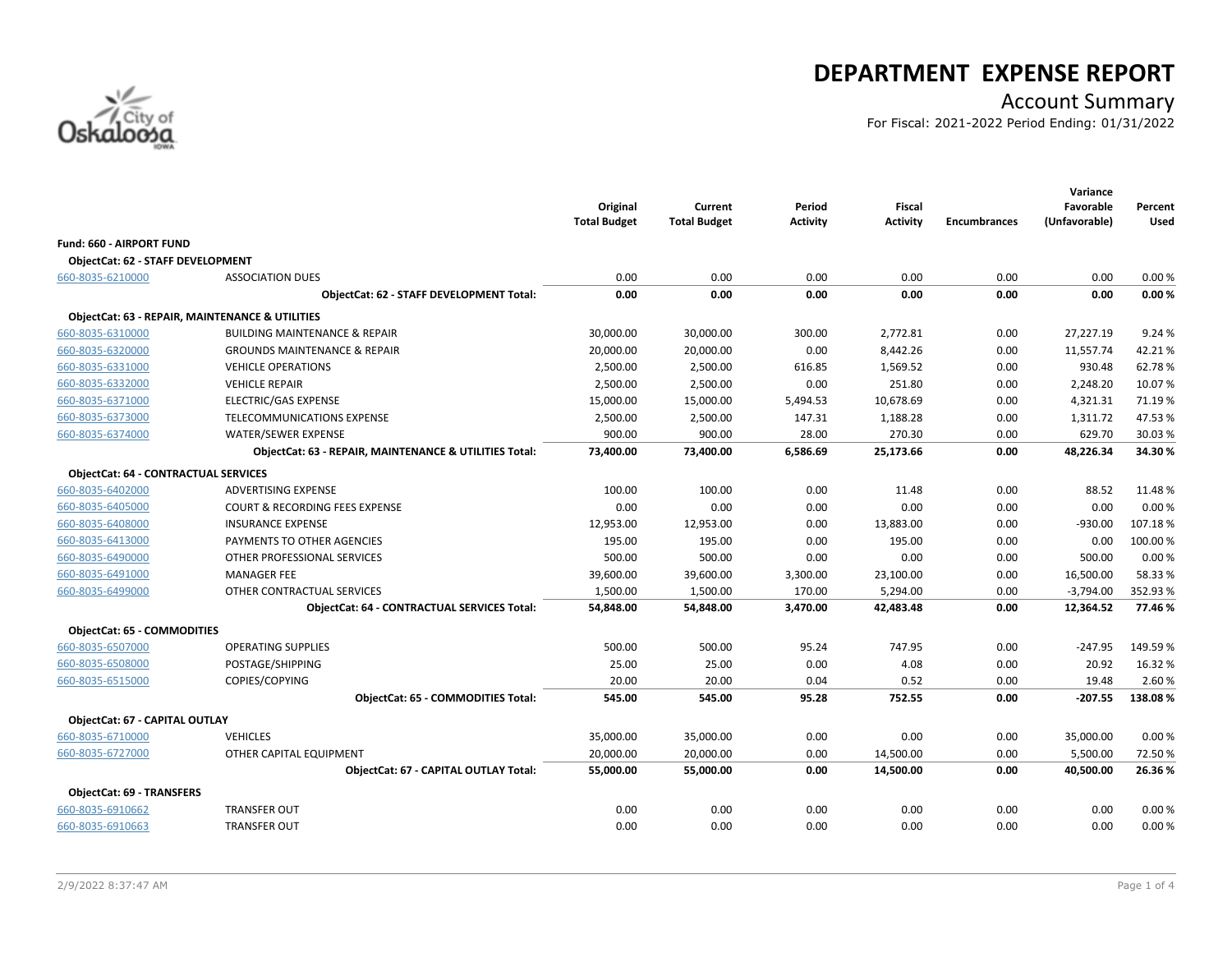#### **DEPARTMENT EXPENSE REPORT For Fiscal: 2021-2022 Period Ending: 01/31/2022**

|                                             |                                                         | Original<br><b>Total Budget</b> | Current<br><b>Total Budget</b> | Period<br>Activity | <b>Fiscal</b><br>Activity | <b>Encumbrances</b> | Variance<br>Favorable<br>(Unfavorable) | Percent<br>Used |
|---------------------------------------------|---------------------------------------------------------|---------------------------------|--------------------------------|--------------------|---------------------------|---------------------|----------------------------------------|-----------------|
| 660-8035-6910664                            | <b>TRANSFER OUT</b>                                     | 0.00                            | 0.00                           | 0.00               | 0.00                      | 0.00                | 0.00                                   | 0.00%           |
|                                             | <b>ObjectCat: 69 - TRANSFERS Total:</b>                 | 0.00                            | 0.00                           | 0.00               | 0.00                      | 0.00                | 0.00                                   | 0.00%           |
|                                             | Fund: 660 - AIRPORT FUND Total:                         | 183,793.00                      | 183,793.00                     | 10,151.97          | 82,909.69                 | 0.00                | 100,883.31                             | 45.11%          |
| Fund: 661 - AIRPORT PROJECT FUND            |                                                         |                                 |                                |                    |                           |                     |                                        |                 |
| <b>ObjectCat: 64 - CONTRACTUAL SERVICES</b> |                                                         |                                 |                                |                    |                           |                     |                                        |                 |
| 661-8035-6413000                            | PAYMENTS TO OTHER AGENCIES                              | 250,000.00                      | 250,000.00                     | 0.00               | 139,770.36                | 0.00                | 110,229.64                             | 55.91%          |
|                                             | <b>ObjectCat: 64 - CONTRACTUAL SERVICES Total:</b>      | 250,000.00                      | 250,000.00                     | 0.00               | 139,770.36                | 0.00                | 110,229.64                             | 55.91%          |
| ObjectCat: 67 - CAPITAL OUTLAY              |                                                         |                                 |                                |                    |                           |                     |                                        |                 |
| 661-8035-6730000                            | LAND                                                    | 1,300,000.00                    | 1,300,000.00                   | 0.00               | 0.00                      | 0.00                | 1,300,000.00                           | 0.00%           |
|                                             | ObjectCat: 67 - CAPITAL OUTLAY Total:                   | 1,300,000.00                    | 1,300,000.00                   | 0.00               | 0.00                      | 0.00                | 1,300,000.00                           | 0.00%           |
| ObjectCat: 69 - TRANSFERS                   |                                                         |                                 |                                |                    |                           |                     |                                        |                 |
| 661-8035-6910001                            | <b>TRANSFER OUT</b>                                     | 0.00                            | 0.00                           | 0.00               | 0.00                      | 0.00                | 0.00                                   | 0.00%           |
|                                             | <b>ObjectCat: 69 - TRANSFERS Total:</b>                 | 0.00                            | 0.00                           | 0.00               | 0.00                      | 0.00                | 0.00                                   | 0.00%           |
|                                             | Fund: 661 - AIRPORT PROJECT FUND Total:                 | 1,550,000.00                    | 1,550,000.00                   | 0.00               | 139,770.36                | 0.00                | 1,410,229.64                           | 9.02%           |
| <b>ObjectCat: 64 - CONTRACTUAL SERVICES</b> | <b>Fund: 662 - 2022 AIRPORT TAXIWAY REHABILITATION</b>  |                                 |                                |                    |                           |                     |                                        |                 |
| 662-8035-6402000                            | <b>ADVERTISING EXPENSE</b>                              | 0.00                            | 0.00                           | 0.00               | 0.00                      | 0.00                | 0.00                                   | 0.00%           |
| 662-8035-6490000                            | OTHER PROFESSIONAL SERVICES                             | 0.00                            | 0.00                           | 3,400.00           | 28,900.00                 | 0.00                | $-28,900.00$                           | 0.00%           |
|                                             | <b>ObjectCat: 64 - CONTRACTUAL SERVICES Total:</b>      | 0.00                            | 0.00                           | 3,400.00           | 28,900.00                 | 0.00                | $-28,900.00$                           | 0.00%           |
| <b>ObjectCat: 67 - CAPITAL OUTLAY</b>       |                                                         |                                 |                                |                    |                           |                     |                                        |                 |
| 662-8035-6792000                            | STREET - PRESERVATION                                   | 0.00                            | 0.00                           | 0.00               | 0.00                      | 0.00                | 0.00                                   | 0.00%           |
|                                             | <b>ObjectCat: 67 - CAPITAL OUTLAY Total:</b>            | 0.00                            | 0.00                           | 0.00               | 0.00                      | 0.00                | 0.00                                   | 0.00%           |
|                                             | Fund: 662 - 2022 AIRPORT TAXIWAY REHABILITATION Total:  | 0.00                            | 0.00                           | 3,400.00           | 28,900.00                 | 0.00                | $-28,900.00$                           | 0.00%           |
|                                             | Fund: 663 - AIRPORT 2019 PAVEMENT REHABILITATION        |                                 |                                |                    |                           |                     |                                        |                 |
| <b>ObjectCat: 64 - CONTRACTUAL SERVICES</b> |                                                         |                                 |                                |                    |                           |                     |                                        |                 |
| 663-8035-6490000                            | OTHER PROFESSIONAL SERVICES                             | 0.00                            | 0.00                           | 0.00               | 0.00                      | 0.00                | 0.00                                   | 0.00%           |
|                                             | <b>ObjectCat: 64 - CONTRACTUAL SERVICES Total:</b>      | 0.00                            | 0.00                           | 0.00               | 0.00                      | 0.00                | 0.00                                   | 0.00%           |
| ObjectCat: 67 - CAPITAL OUTLAY              |                                                         |                                 |                                |                    |                           |                     |                                        |                 |
| 663-8035-6792000                            | <b>STREET - PRESERVATION</b>                            | 0.00                            | 0.00                           | 0.00               | 0.00                      | 0.00                | 0.00                                   | 0.00%           |
|                                             | ObjectCat: 67 - CAPITAL OUTLAY Total:                   | 0.00                            | 0.00                           | 0.00               | 0.00                      | 0.00                | 0.00                                   | 0.00%           |
| <b>ObjectCat: 69 - TRANSFERS</b>            |                                                         |                                 |                                |                    |                           |                     |                                        |                 |
| 663-8035-6910660                            | <b>TRANSFER OUT</b>                                     | 0.00                            | 0.00                           | 0.00               | 0.00                      | 0.00                | 0.00                                   | 0.00%           |
|                                             | <b>ObjectCat: 69 - TRANSFERS Total:</b>                 | 0.00                            | 0.00                           | 0.00               | 0.00                      | 0.00                | 0.00                                   | 0.00%           |
|                                             | Fund: 663 - AIRPORT 2019 PAVEMENT REHABILITATION Total: | 0.00                            | 0.00                           | 0.00               | 0.00                      | 0.00                | 0.00                                   | 0.00%           |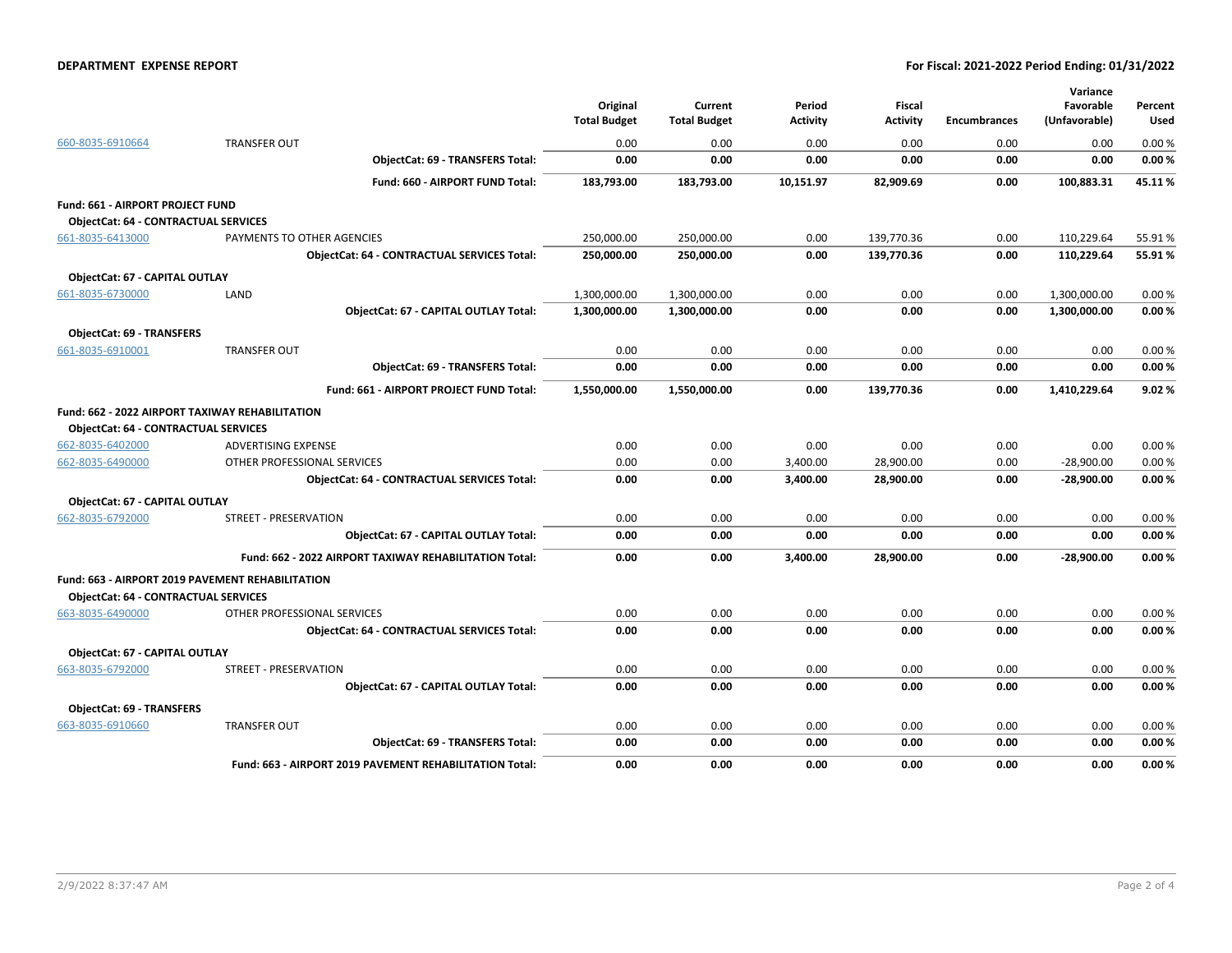#### **DEPARTMENT EXPENSE REPORT For Fiscal: 2021-2022 Period Ending: 01/31/2022**

|                                                   |                                                   |                                         | Original<br><b>Total Budget</b> | Current<br><b>Total Budget</b> | Period<br>Activity | Fiscal<br><b>Activity</b> | Encumbrances | Variance<br>Favorable<br>(Unfavorable) | Percent<br>Used |
|---------------------------------------------------|---------------------------------------------------|-----------------------------------------|---------------------------------|--------------------------------|--------------------|---------------------------|--------------|----------------------------------------|-----------------|
| <b>Fund: 664 - AIRPORT CULVERT REHABILITATION</b> |                                                   |                                         |                                 |                                |                    |                           |              |                                        |                 |
| <b>ObjectCat: 69 - TRANSFERS</b>                  |                                                   |                                         |                                 |                                |                    |                           |              |                                        |                 |
| 664-8035-6910660                                  | <b>TRANSFER OUT</b>                               |                                         | 0.00                            | 0.00                           | 0.00               | 0.00                      | 0.00         | 0.00                                   | 0.00%           |
|                                                   |                                                   | <b>ObjectCat: 69 - TRANSFERS Total:</b> | 0.00                            | 0.00                           | 0.00               | 0.00                      | 0.00         | 0.00                                   | 0.00%           |
|                                                   | Fund: 664 - AIRPORT CULVERT REHABILITATION Total: |                                         | 0.00                            | 0.00                           | 0.00               | 0.00                      | 0.00         | 0.00                                   | 0.00%           |
|                                                   |                                                   | <b>Report Total:</b>                    | 1,733,793.00                    | 1,733,793.00                   | 13,551.97          | 251,580.05                | 0.00         | 1,482,212.95                           | 14.51%          |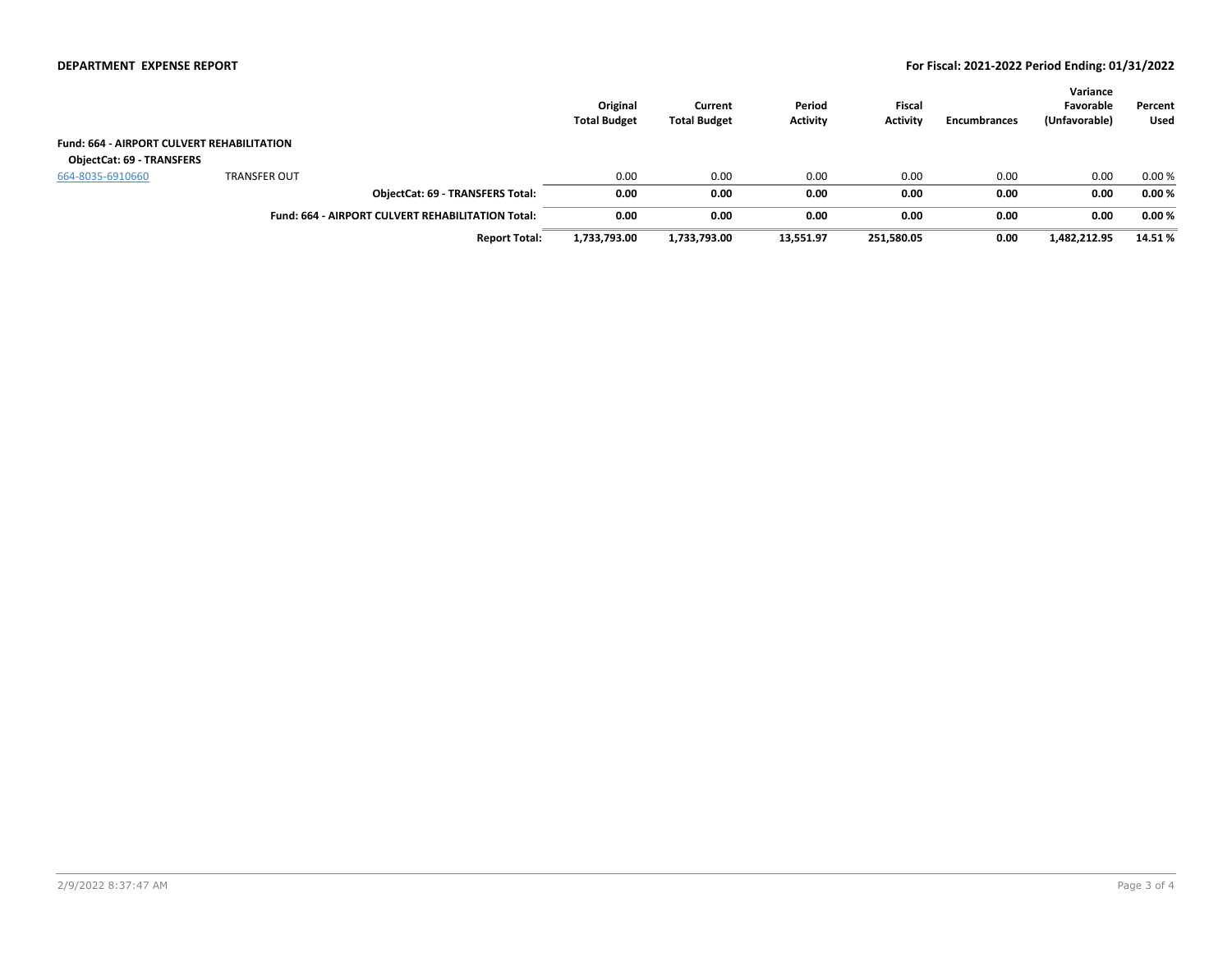|                                 |                                 |                                |                           |                                  |                     | Variance                   |                        |
|---------------------------------|---------------------------------|--------------------------------|---------------------------|----------------------------------|---------------------|----------------------------|------------------------|
| Fund                            | Original<br><b>Total Budget</b> | Current<br><b>Total Budget</b> | Period<br><b>Activity</b> | <b>Fiscal</b><br><b>Activity</b> | <b>Encumbrances</b> | Favorable<br>(Unfavorable) | Percent<br><b>Used</b> |
| 660 - AIRPORT FUND              | 183.793.00                      | 183.793.00                     | 10,151.97                 | 82.909.69                        | 0.00                | 100.883.31                 | 45.11 %                |
| 661 - AIRPORT PROJECT FUND      | 1,550,000.00                    | 1,550,000.00                   | 0.00                      | 139,770.36                       | 0.00                | 1,410,229.64               | 9.02%                  |
| 662 - 2022 AIRPORT TAXIWAY REH. | 0.00                            | 0.00                           | 3.400.00                  | 28.900.00                        | 0.00                | $-28.900.00$               | 0.00%                  |
| 663 - AIRPORT 2019 PAVEMENT RE  | 0.00                            | 0.00                           | 0.00                      | 0.00                             | 0.00                | 0.00                       | 0.00%                  |
| 664 - AIRPORT CULVERT REHABILIT | 0.00                            | 0.00                           | 0.00                      | 0.00                             | 0.00                | 0.00                       | 0.00%                  |
| <b>Report Total:</b>            | 1.733.793.00                    | 1,733,793.00                   | 13.551.97                 | 251.580.05                       | 0.00                | 1.482.212.95               | 14.51 %                |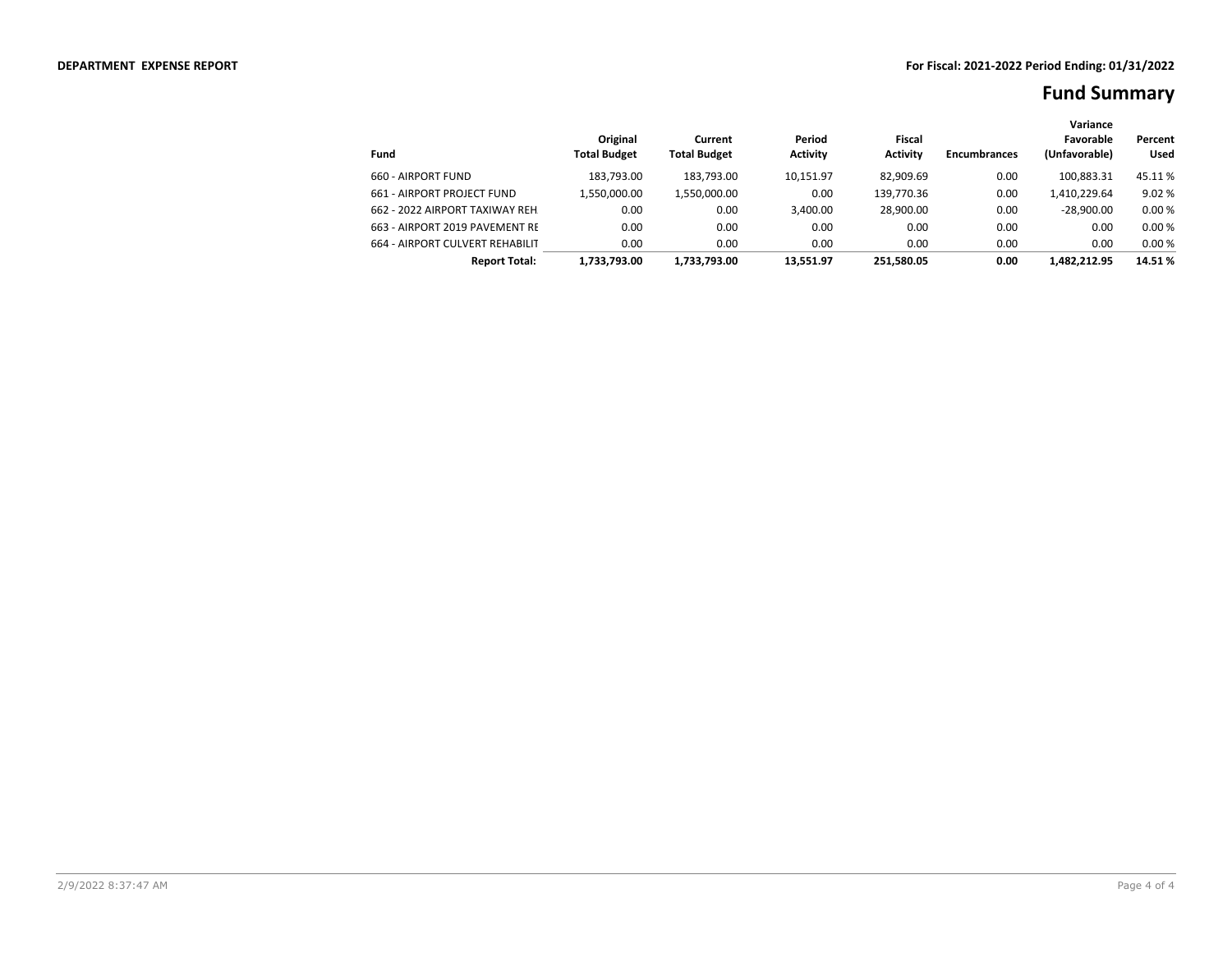**Activity: 8035 - AIRPORT**

# **Account Name Beginning Balance Total Activity Ending Balance** 660-8035-1-4750000 MERCHANDISE SALES -2,389.57 -30.08 -2,419.65 **Post Date Packet Number Source Transaction Pmt Number Description Vendor Project Account Amount Running Balance** 01/25/2022 GLPKT07512 JN20997 **R13263 Classic Aviation Airport fuel sales** -30.08 -30.08 -2,419.65 660-8035-4-4300000 INTEREST -319.45 -57.98 -377.43 **Post Date Packet Number Source Transaction Pmt Number Description Vendor Project Account Amount Running Balance** 01/31/2022 GLPKT07522 JN21034 JE 096 MWO SAVINGS INTEREST -56.97 -376.42 01/31/2022 GLPKT07523 JN21040 JE 099 IPAIT INTEREST JUNION STATES AND STATES AND THE OPPORT OF A STATES OF A ST 660-8035-4-4312000 FACILITY RENT -6.00 -1.00 -7.00 **Post Date Packet Number Source Transaction Pmt Number Description Vendor Project Account Amount Running Balance** 01/31/2022 GLPKT07505 JN20990 JE 090 CLASSIC AVIATION JE 090 CLASSIC AVIATION -1.00 -1.00 -1.00 -1.00 -7.00 **Total Activity: 8035 - AIRPORT: Beginning Balance: -2,715.02 Total Activity: -89.06 Ending Balance: -2,804.08 Total Fund: 660 - AIRPORT FUND: Beginning Balance: -2,715.02 Total Activity: -89.06 Ending Balance: -2,804.08 Fund: 661 - AIRPORT PROJECT FUND** 661-8035-4-4300000 INTEREST -1,139.74 -515.27 -1,655.01



# **REVENUE DETAIL REPORT**

### Account Detail

Date Range: 01/01/2022 - 01/31/2022



**Fund: 660 - AIRPORT FUND**

**Activity: 8035 - AIRPORT**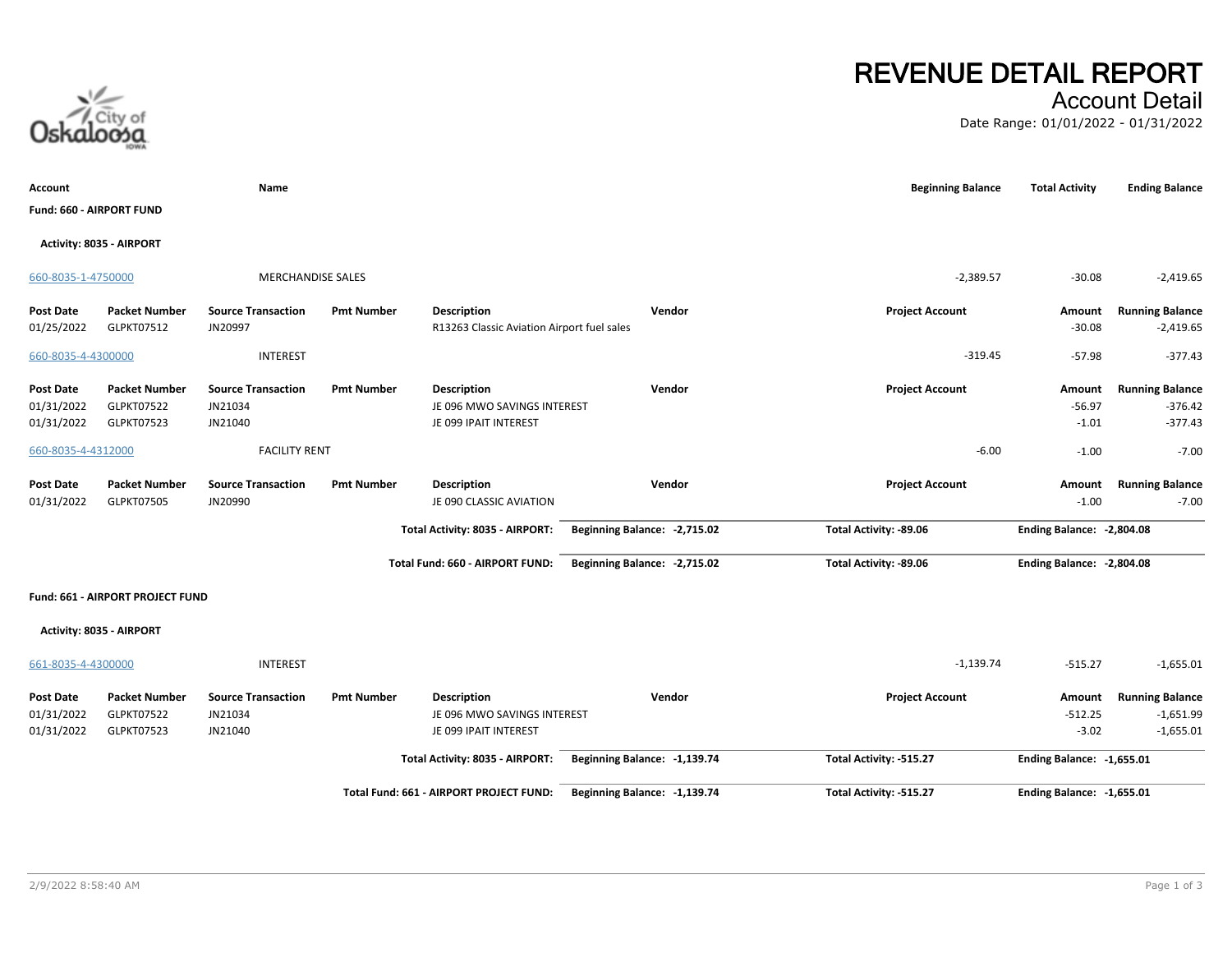|                    | <b>REVENUE DETAIL REPORT</b> |                           | Date Range: 01/01/2022 - 01/31/2022 |                      |                              |                          |                           |                        |
|--------------------|------------------------------|---------------------------|-------------------------------------|----------------------|------------------------------|--------------------------|---------------------------|------------------------|
| Account            |                              | Name                      |                                     |                      |                              | <b>Beginning Balance</b> | <b>Total Activity</b>     | <b>Ending Balance</b>  |
| 661-8035-4-4300000 |                              |                           | INTEREST - Continued                |                      |                              | $-1.139.74$              |                           | $-1,655.01$            |
| <b>Post Date</b>   | <b>Packet Number</b>         | <b>Source Transaction</b> | <b>Pmt Number</b>                   | <b>Description</b>   | Vendor                       | <b>Project Account</b>   | Amount                    | <b>Running Balance</b> |
|                    |                              |                           |                                     | <b>Grand Totals:</b> | Beginning Balance: -3,854.76 | Total Activity: -604.33  | Ending Balance: -4,459.09 |                        |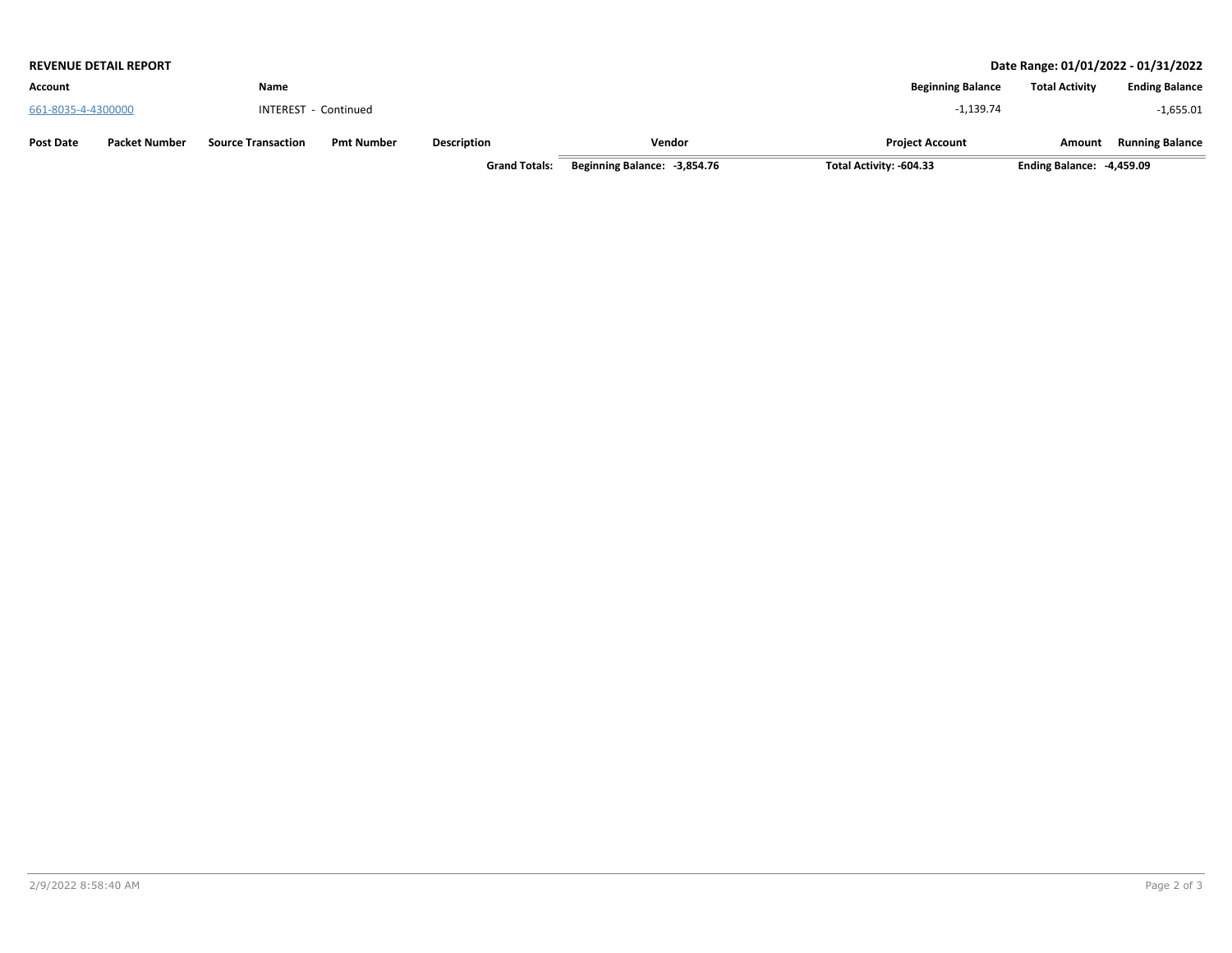### **REVENUE DETAIL REPORT Date Range: 01/01/2022 - 01/31/2022**

| Fund                       | <b>Beginning Balance</b> | <b>Total Activity</b> | <b>Ending Balance</b> |
|----------------------------|--------------------------|-----------------------|-----------------------|
| 660 - AIRPORT FUND         | $-2.715.02$              | -89.06                | $-2.804.08$           |
| 661 - AIRPORT PROJECT FUND | $-1.139.74$              | $-515.27$             | -1,655.01             |
| <b>Grand Total:</b>        | -3.854.76                | $-604.33$             | -4.459.09             |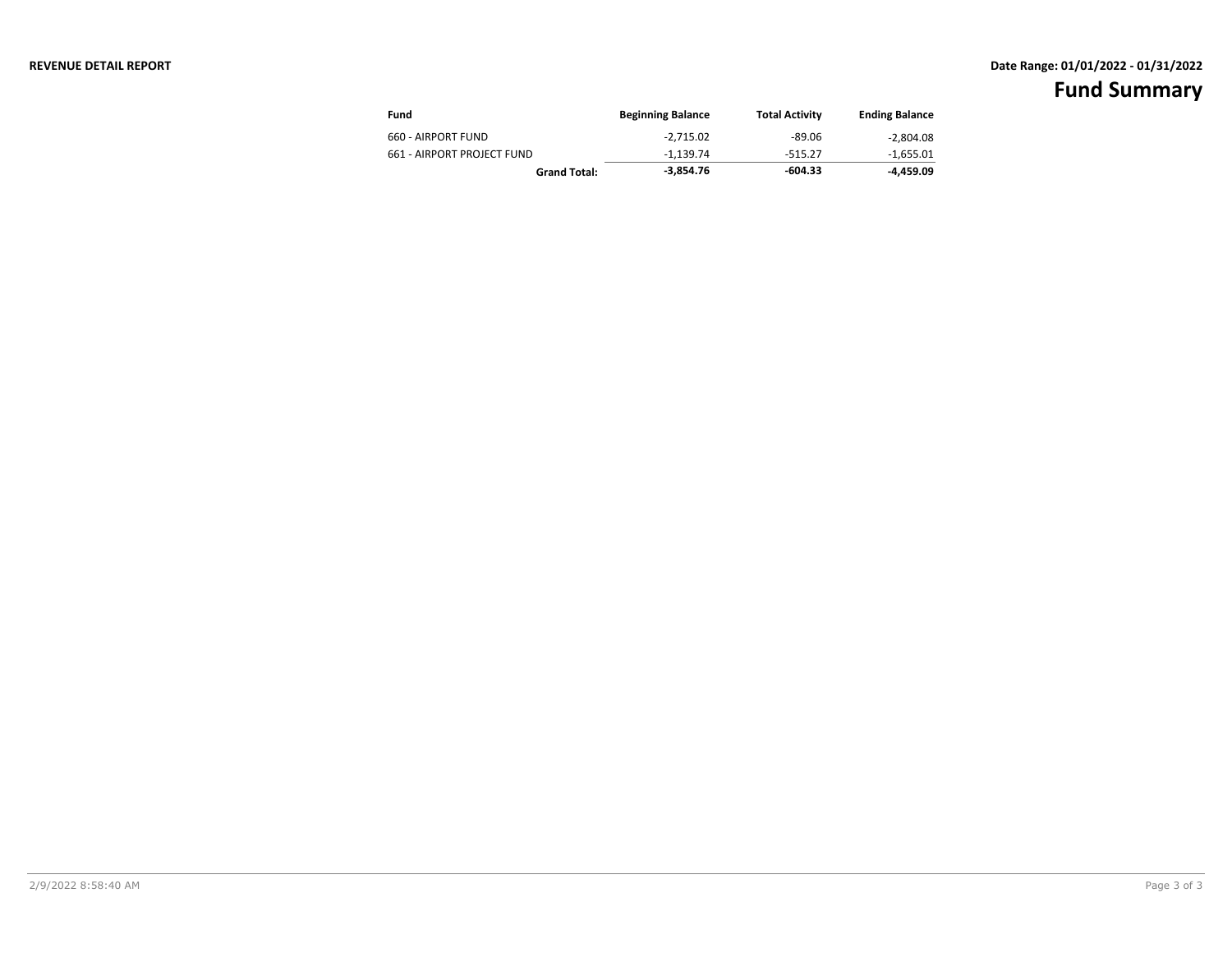

# **DEPARTMENT REVENUE REPORT**

### Account Summary

For Fiscal: 2021-2022 Period Ending: 01/31/2022

|                                         |                                                       | Original<br><b>Total Budget</b> | Current<br><b>Total Budget</b> | Period<br><b>Activity</b> | <b>Fiscal</b><br><b>Activity</b> | Variance<br>Favorable<br>(Unfavorable) | Percent<br>Used      |
|-----------------------------------------|-------------------------------------------------------|---------------------------------|--------------------------------|---------------------------|----------------------------------|----------------------------------------|----------------------|
| Fund: 660 - AIRPORT FUND                |                                                       |                                 |                                |                           |                                  |                                        |                      |
| <b>Activity: 8035 - AIRPORT</b>         |                                                       |                                 |                                |                           |                                  |                                        |                      |
|                                         | ObjectCat: 43 - USE OF MONEY & PROPERTY               |                                 |                                |                           |                                  |                                        |                      |
| 660-8035-4-4300000                      | <b>INTEREST</b>                                       | 500.00                          | 500.00                         | 57.98                     | 377.43                           | $-122.57$                              | 75.49%               |
| 660-8035-4-4312000                      | <b>FACILITY RENT</b>                                  | 12.00                           | 12.00                          | 1.00                      | 7.00                             | $-5.00$                                | 58.33 %              |
| 660-8035-4-4315000                      | <b>LAND RENT</b>                                      | 45,600.00                       | 45,600.00                      | 0.00                      | 22,800.00                        | $-22,800.00$                           | 50.00 %              |
|                                         | ObjectCat: 43 - USE OF MONEY & PROPERTY Total:        | 46,112.00                       | 46,112.00                      | 58.98                     | 23,184.43                        | $-22,927.57$                           | 50.28%               |
|                                         | ObjectCat: 44 - INTERGOVERNMENTAL                     |                                 |                                |                           |                                  |                                        |                      |
| 660-8035-4-4401000                      | FEDERAL GRANT - CARES ACT                             | 0.00                            | 0.00                           | 0.00                      | 0.00                             | 0.00                                   | 0.00%                |
|                                         | ObjectCat: 44 - INTERGOVERNMENTAL Total:              | 0.00                            | 0.00                           | 0.00                      | 0.00                             | 0.00                                   | 0.00%                |
|                                         |                                                       |                                 |                                |                           |                                  |                                        |                      |
|                                         | <b>ObjectCat: 45 - CHARGES FOR SERVICES</b>           |                                 |                                |                           |                                  |                                        |                      |
| 660-8035-1-4518000                      | MISC CHARGES/FEES FOR SERVICES                        | 0.00                            | 0.00                           | 0.00                      | 0.00                             | 0.00                                   | 0.00%                |
|                                         | <b>ObjectCat: 45 - CHARGES FOR SERVICES Total:</b>    | 0.00                            | 0.00                           | 0.00                      | 0.00                             | 0.00                                   | 0.00%                |
|                                         | <b>ObjectCat: 47 - MISCELLANEOUS REVENUES</b>         |                                 |                                |                           |                                  |                                        |                      |
| 660-8035-1-4750000                      | <b>MERCHANDISE SALES</b>                              | 1,000.00                        | 1,000.00                       | 30.08                     | 2,419.65                         | 1,419.65                               | 241.97%              |
| 660-8035-1-4761000                      | SALE OF EQUIPMENT & MISC                              | 0.00                            | 0.00                           | 0.00                      | 0.00                             | 0.00                                   | 0.00%                |
| 660-8035-2-4710000                      | <b>REIMBURSEMENTS</b>                                 | 0.00                            | 0.00                           | 0.00                      | 7,917.07                         | 7,917.07                               | 0.00%                |
| 660-8035-2-4720000                      | <b>INSURANCE SETTLEMENTS</b>                          | 0.00                            | 0.00                           | 0.00                      | 0.00                             | 0.00                                   | 0.00%                |
|                                         | <b>ObjectCat: 47 - MISCELLANEOUS REVENUES Total:</b>  | 1,000.00                        | 1,000.00                       | 30.08                     | 10,336.72                        |                                        | 9,336.72 1,033.67 %  |
|                                         | <b>ObjectCat: 48 - OTHER FINANCING SOURCES</b>        |                                 |                                |                           |                                  |                                        |                      |
| 660-8035-4-4830663                      | <b>TRANSFER IN</b>                                    | 0.00                            | 0.00                           | 0.00                      | 0.00                             | 0.00                                   | 0.00%                |
| 660-8035-4-4830664                      | <b>TRANSFER IN</b>                                    | 0.00                            | 0.00                           | 0.00                      | 0.00                             | 0.00                                   | 0.00%                |
|                                         | <b>ObjectCat: 48 - OTHER FINANCING SOURCES Total:</b> | 0.00                            | 0.00                           | 0.00                      | 0.00                             | 0.00                                   | 0.00%                |
|                                         |                                                       |                                 |                                |                           |                                  |                                        |                      |
|                                         | Activity: 8035 - AIRPORT Total:                       | 47,112.00                       | 47,112.00                      | 89.06                     | 33,521.15                        | $-13,590.85$                           | 71.15 %              |
|                                         | Fund: 660 - AIRPORT FUND Total:                       | 47,112.00                       | 47,112.00                      | 89.06                     | 33,521.15                        | -13,590.85                             | 71.15 %              |
| <b>Fund: 661 - AIRPORT PROJECT FUND</b> |                                                       |                                 |                                |                           |                                  |                                        |                      |
| <b>Activity: 8035 - AIRPORT</b>         |                                                       |                                 |                                |                           |                                  |                                        |                      |
|                                         | ObjectCat: 43 - USE OF MONEY & PROPERTY               |                                 |                                |                           |                                  |                                        |                      |
| 661-8035-4-4300000                      | <b>INTEREST</b>                                       | 1,000.00                        | 1,000.00                       | 515.27                    | 1,655.01                         | 655.01                                 | 165.50%              |
| 661-8035-4-4315000                      | <b>LAND RENT</b>                                      | 0.00                            | 0.00                           | 0.00                      | 16,724.00                        | 16,724.00                              | 0.00%                |
|                                         | ObjectCat: 43 - USE OF MONEY & PROPERTY Total:        | 1,000.00                        | 1,000.00                       | 515.27                    | 18,379.01                        |                                        | 17,379.01 1,837.90 % |
|                                         | <b>ObjectCat: 47 - MISCELLANEOUS REVENUES</b>         |                                 |                                |                           |                                  |                                        |                      |
| 661-8035-2-4710000                      | REIMBURSEMENTS                                        | 1,398,250.00                    | 1,398,250.00                   | 0.00                      | 1,364,614.85                     | $-33,635.15$                           | 97.59%               |
|                                         | <b>ObjectCat: 47 - MISCELLANEOUS REVENUES Total:</b>  | 1,398,250.00                    | 1,398,250.00                   | 0.00                      | 1,364,614.85                     | $-33,635.15$                           | 97.59%               |
|                                         |                                                       |                                 |                                |                           |                                  |                                        |                      |
|                                         | <b>ObjectCat: 48 - OTHER FINANCING SOURCES</b>        |                                 |                                |                           |                                  |                                        |                      |
| 661-8035-4-4800000                      | SALE OF REAL PROPERTY                                 | 0.00                            | 0.00                           | 0.00                      | 0.00                             | 0.00                                   | 0.00%                |
|                                         | <b>ObjectCat: 48 - OTHER FINANCING SOURCES Total:</b> | 0.00                            | 0.00                           | 0.00                      | 0.00                             | 0.00                                   | 0.00%                |
|                                         | Activity: 8035 - AIRPORT Total:                       | 1,399,250.00                    | 1,399,250.00                   | 515.27                    | 1,382,993.86                     | $-16,256.14$                           | 98.84%               |
|                                         | Fund: 661 - AIRPORT PROJECT FUND Total:               | 1,399,250.00                    | 1,399,250.00                   | 515.27                    | 1,382,993.86                     | -16,256.14                             | 98.84%               |
|                                         | Fund: 662 - 2022 AIRPORT TAXIWAY REHABILITATION       |                                 |                                |                           |                                  |                                        |                      |
| Activity: 8035 - AIRPORT                |                                                       |                                 |                                |                           |                                  |                                        |                      |
|                                         | ObjectCat: 44 - INTERGOVERNMENTAL                     |                                 |                                |                           |                                  |                                        |                      |
| 662-8035-2-4400000                      | <b>FEDERAL GRANTS</b>                                 | 0.00                            | 0.00                           | 0.00                      | 0.00                             | 0.00                                   | 0.00%                |
|                                         | ObjectCat: 44 - INTERGOVERNMENTAL Total:              | 0.00                            | 0.00                           | 0.00                      | 0.00                             | 0.00                                   | 0.00%                |
|                                         |                                                       |                                 |                                |                           |                                  |                                        |                      |
|                                         | <b>ObjectCat: 47 - MISCELLANEOUS REVENUES</b>         |                                 |                                |                           |                                  |                                        |                      |
| 662-8035-2-4710000                      | REIMBURSEMENTS                                        | 0.00                            | 0.00                           | 0.00                      | 0.00                             | 0.00                                   | 0.00%                |
|                                         | ObjectCat: 47 - MISCELLANEOUS REVENUES Total:         | 0.00                            | 0.00                           | 0.00                      | 0.00                             | 0.00                                   | 0.00%                |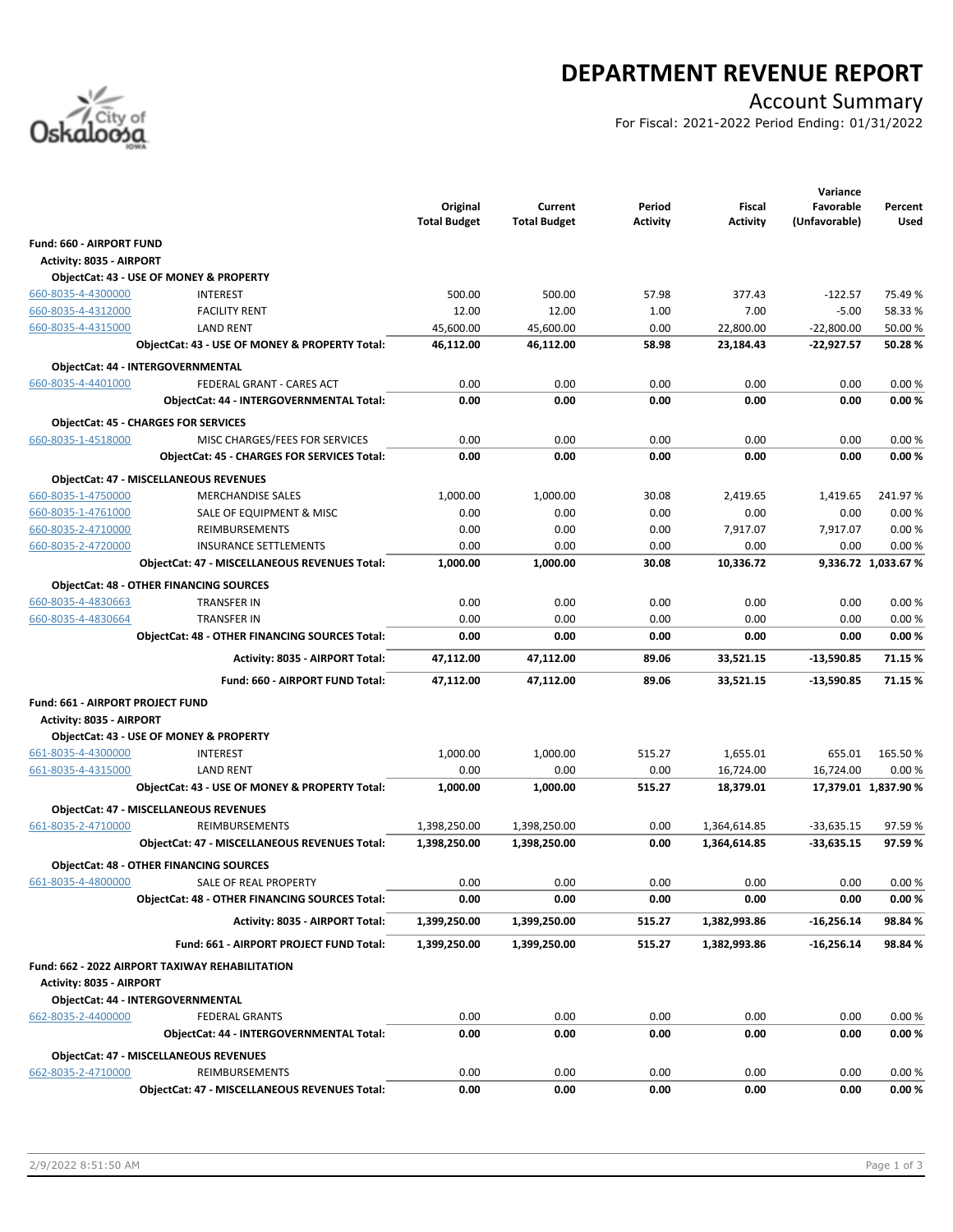#### **DEPARTMENT REVENUE REPORT For Fiscal: 2021-2022 Period Ending: 01/31/2022**

|                                                        |                                                         |                     |                     |                 |                 | Variance      |             |
|--------------------------------------------------------|---------------------------------------------------------|---------------------|---------------------|-----------------|-----------------|---------------|-------------|
|                                                        |                                                         | Original            | Current             | Period          | <b>Fiscal</b>   | Favorable     | Percent     |
|                                                        |                                                         | <b>Total Budget</b> | <b>Total Budget</b> | <b>Activity</b> | <b>Activity</b> | (Unfavorable) | <b>Used</b> |
|                                                        | <b>ObjectCat: 48 - OTHER FINANCING SOURCES</b>          |                     |                     |                 |                 |               |             |
| 662-8035-4-4830660                                     | <b>TRANSFER IN</b>                                      | 0.00                | 0.00                | 0.00            | 0.00            | 0.00          | 0.00%       |
| ObjectCat: 48 - OTHER FINANCING SOURCES Total:         |                                                         | 0.00                | 0.00                | 0.00            | 0.00            | 0.00          | 0.00%       |
|                                                        | Activity: 8035 - AIRPORT Total:                         | 0.00                | 0.00                | 0.00            | 0.00            | 0.00          | 0.00%       |
| Fund: 662 - 2022 AIRPORT TAXIWAY REHABILITATION Total: |                                                         | 0.00                | 0.00                | 0.00            | 0.00            | 0.00          | 0.00%       |
|                                                        | Fund: 663 - AIRPORT 2019 PAVEMENT REHABILITATION        |                     |                     |                 |                 |               |             |
| Activity: 8035 - AIRPORT                               |                                                         |                     |                     |                 |                 |               |             |
|                                                        | <b>ObjectCat: 44 - INTERGOVERNMENTAL</b>                |                     |                     |                 |                 |               |             |
| 663-8035-2-4400000                                     | <b>FEDERAL GRANTS</b>                                   | 0.00                | 0.00                | 0.00            | 0.00            | 0.00          | 0.00%       |
|                                                        | ObjectCat: 44 - INTERGOVERNMENTAL Total:                | 0.00                | 0.00                | 0.00            | 0.00            | 0.00          | 0.00%       |
|                                                        | <b>ObjectCat: 48 - OTHER FINANCING SOURCES</b>          |                     |                     |                 |                 |               |             |
| 663-8035-4-4830660                                     | <b>TRANSFER IN</b>                                      | 0.00                | 0.00                | 0.00            | 0.00            | 0.00          | 0.00%       |
|                                                        | <b>ObjectCat: 48 - OTHER FINANCING SOURCES Total:</b>   | 0.00                | 0.00                | 0.00            | 0.00            | 0.00          | 0.00%       |
|                                                        | Activity: 8035 - AIRPORT Total:                         | 0.00                | 0.00                | 0.00            | 0.00            | 0.00          | 0.00%       |
|                                                        | Fund: 663 - AIRPORT 2019 PAVEMENT REHABILITATION Total: | 0.00                | 0.00                | 0.00            | 0.00            | 0.00          | 0.00%       |
|                                                        | <b>Fund: 664 - AIRPORT CULVERT REHABILITATION</b>       |                     |                     |                 |                 |               |             |
| Activity: 8035 - AIRPORT                               |                                                         |                     |                     |                 |                 |               |             |
|                                                        | ObjectCat: 44 - INTERGOVERNMENTAL                       |                     |                     |                 |                 |               |             |
| 664-8035-2-4400000                                     | <b>FEDERAL GRANTS</b>                                   | 0.00                | 0.00                | 0.00            | 0.00            | 0.00          | 0.00%       |
|                                                        | <b>ObjectCat: 44 - INTERGOVERNMENTAL Total:</b>         | 0.00                | 0.00                | 0.00            | 0.00            | 0.00          | 0.00%       |
|                                                        | <b>ObjectCat: 48 - OTHER FINANCING SOURCES</b>          |                     |                     |                 |                 |               |             |
| 664-8035-4-4830660                                     | <b>TRANSFER IN</b>                                      | 0.00                | 0.00                | 0.00            | 0.00            | 0.00          | 0.00%       |
|                                                        | <b>ObjectCat: 48 - OTHER FINANCING SOURCES Total:</b>   | 0.00                | 0.00                | 0.00            | 0.00            | 0.00          | 0.00%       |
|                                                        | Activity: 8035 - AIRPORT Total:                         | 0.00                | 0.00                | 0.00            | 0.00            | 0.00          | 0.00%       |
|                                                        | Fund: 664 - AIRPORT CULVERT REHABILITATION Total:       | 0.00                | 0.00                | 0.00            | 0.00            | 0.00          | 0.00%       |
|                                                        | <b>Report Total:</b>                                    | 1.446.362.00        | 1.446.362.00        | 604.33          | 1.416.515.01    | $-29.846.99$  | 97.94%      |